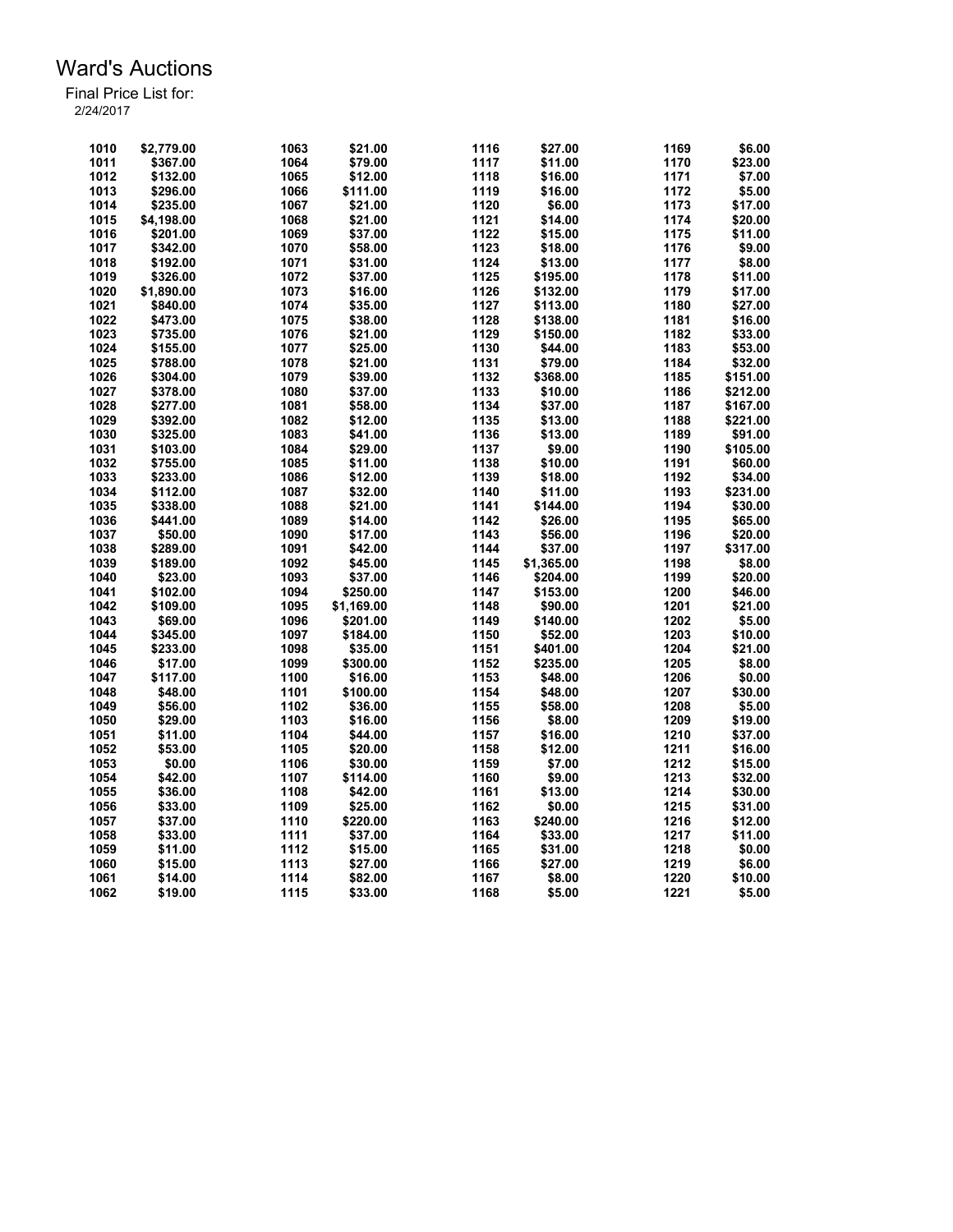| 1222 | \$5.00   | 1275 | \$18.00  | 1328 | \$19.00    | 2031 | \$200.00   |
|------|----------|------|----------|------|------------|------|------------|
| 1223 | \$35.00  | 1276 | \$111.00 | 1329 | \$16.00    | 2032 | \$185.00   |
| 1224 | \$12.00  | 1277 | \$54.00  | 1330 | \$45.00    | 2033 | \$55.00    |
| 1225 | \$65.00  | 1278 | \$58.00  | 1331 | \$53.00    | 2034 | \$31.00    |
| 1226 | \$6.00   | 1279 | \$688.00 | 1332 | \$105.00   | 2035 | \$98.00    |
| 1227 | \$9.00   | 1280 | \$368.00 | 1333 | \$45.00    | 2036 | \$121.00   |
| 1228 | \$6.00   | 1281 | \$125.00 | 1334 | \$5.00     | 2037 | \$39.00    |
| 1229 | \$17.00  | 1282 | \$75.00  | 1335 | \$48.00    | 2038 | \$1,982.00 |
| 1230 | \$16.00  | 1283 | \$6.00   | 1336 | \$46.00    | 2039 | \$921.00   |
|      |          |      | \$9.00   |      |            |      |            |
| 1231 | \$9.00   | 1284 |          | 1337 | \$18.00    | 2040 | \$525.00   |
| 1232 | \$19.00  | 1285 | \$12.00  | 1338 | \$18.00    | 2041 | \$80.00    |
| 1233 | \$27.00  | 1286 | \$10.00  | 1339 | \$9.00     | 2042 | \$116.00   |
| 1234 | \$8.00   | 1287 | \$53.00  | 1340 | \$132.00   | 2043 | \$69.00    |
| 1235 | \$31.00  | 1288 | \$56.00  | 1341 | \$18.00    | 2044 | \$226.00   |
| 1236 | \$5.00   | 1289 | \$65.00  | 1342 | \$18.00    | 2045 | \$501.00   |
| 1237 | \$5.00   | 1290 | \$69.00  | 1343 | \$50.00    | 2046 | \$69.00    |
| 1238 | \$14.00  | 1291 | \$20.00  | 1344 | \$3.00     | 2047 | \$52.00    |
| 1239 | \$102.00 | 1292 | \$34.00  | 1345 | \$4.00     | 2048 | \$105.00   |
| 1240 | \$170.00 | 1293 | \$8.00   | 1346 | \$6.00     | 2049 | \$111.00   |
| 1241 | \$580.00 | 1294 | \$14.00  | 1347 | \$5.00     | 2050 | \$195.00   |
| 1242 | \$158.00 | 1295 | \$16.00  | 1348 | \$17.00    | 2051 | \$86.00    |
| 1243 | \$23.00  | 1296 | \$37.00  | 1349 | \$21.00    | 2052 | \$263.00   |
| 1244 | \$7.00   | 1297 | \$41.00  | 1350 | \$8.00     | 2053 | \$135.00   |
| 1245 | \$17.00  | 1298 | \$11.00  | 1351 | \$23.00    | 2054 | \$39.00    |
| 1246 | \$8.00   | 1299 | \$19.00  | 1352 | \$19.00    | 2055 | \$40.00    |
| 1247 | \$10.00  | 1300 | \$12.00  | 1353 | \$9.00     | 2056 | \$39.00    |
| 1248 | \$37.00  | 1301 | \$50.00  | 1354 | \$23.00    | 2057 | \$24.00    |
| 1249 | \$21.00  | 1302 | \$32.00  | 1355 | \$10.00    | 2058 | \$19.00    |
| 1250 | \$37.00  | 1303 | \$47.00  | 1356 | \$24.00    | 2059 | \$48.00    |
| 1251 | \$27.00  | 1304 | \$63.00  | 1357 | \$10.00    | 2060 | \$31.00    |
| 1252 | \$25.00  | 1305 | \$21.00  | 1358 | \$19.00    | 2061 | \$30.00    |
| 1253 |          |      |          | 1359 |            | 2062 |            |
|      | \$30.00  | 1306 | \$44.00  |      | \$12.00    |      | \$29.00    |
| 1254 | \$20.00  | 1307 | \$54.00  | 2010 | \$626.00   | 2063 | \$21.00    |
| 1255 | \$42.00  | 1308 | \$36.00  | 2011 | \$1,459.00 | 2064 | \$79.00    |
| 1256 | \$17.00  | 1309 | \$18.00  | 2012 | \$201.00   | 2065 | \$35.00    |
| 1257 | \$37.00  | 1310 | \$110.00 | 2013 | \$1,343.00 | 2066 | \$25.00    |
| 1258 | \$39.00  | 1311 | \$126.00 | 2014 | \$578.00   | 2067 | \$74.00    |
| 1259 | \$24.00  | 1312 | \$48.00  | 2015 | \$210.00   | 2068 | \$272.00   |
| 1260 | \$13.00  | 1313 | \$28.00  | 2016 | \$220.00   | 2069 | \$44.00    |
| 1261 | \$24.00  | 1314 | \$23.00  | 2017 | \$78.00    | 2070 | \$45.00    |
| 1262 | \$40.00  | 1315 | \$31.00  | 2018 | \$31.00    | 2071 | \$25.00    |
| 1263 | \$16.00  | 1316 | \$16.00  | 2019 | \$86.00    | 2072 | \$15.00    |
| 1264 | \$24.00  | 1317 | \$21.00  | 2020 | \$945.00   | 2073 | \$11.00    |
| 1265 | \$8.00   | 1318 | \$16.00  | 2021 | \$251.00   | 2074 | \$21.00    |
| 1266 | \$8.00   | 1319 | \$9.00   | 2022 | \$38.00    | 2075 | \$19.00    |
| 1267 | \$11.00  | 1320 | \$13.00  | 2023 | \$315.00   | 2076 | \$12.00    |
| 1268 | \$36.00  | 1321 | \$7.00   | 2024 | \$225.00   | 2077 | \$40.00    |
| 1269 | \$0.00   | 1322 | \$5.00   | 2025 | \$223.00   | 2078 | \$25.00    |
| 1270 | \$7.00   | 1323 | \$11.00  | 2026 | \$81.00    | 2079 | \$20.00    |
| 1271 | \$8.00   | 1324 | \$5.00   | 2027 | \$90.00    | 2080 | \$27.00    |
| 1272 | \$146.00 | 1325 | \$5.00   | 2028 | \$111.00   | 2081 | \$99.00    |
| 1273 | \$62.00  | 1326 | \$10.00  | 2029 | \$67.00    | 2082 | \$98.00    |
| 1274 | \$16.00  | 1327 | \$16.00  | 2030 | \$90.00    | 2083 | \$9.00     |
|      |          |      |          |      |            |      |            |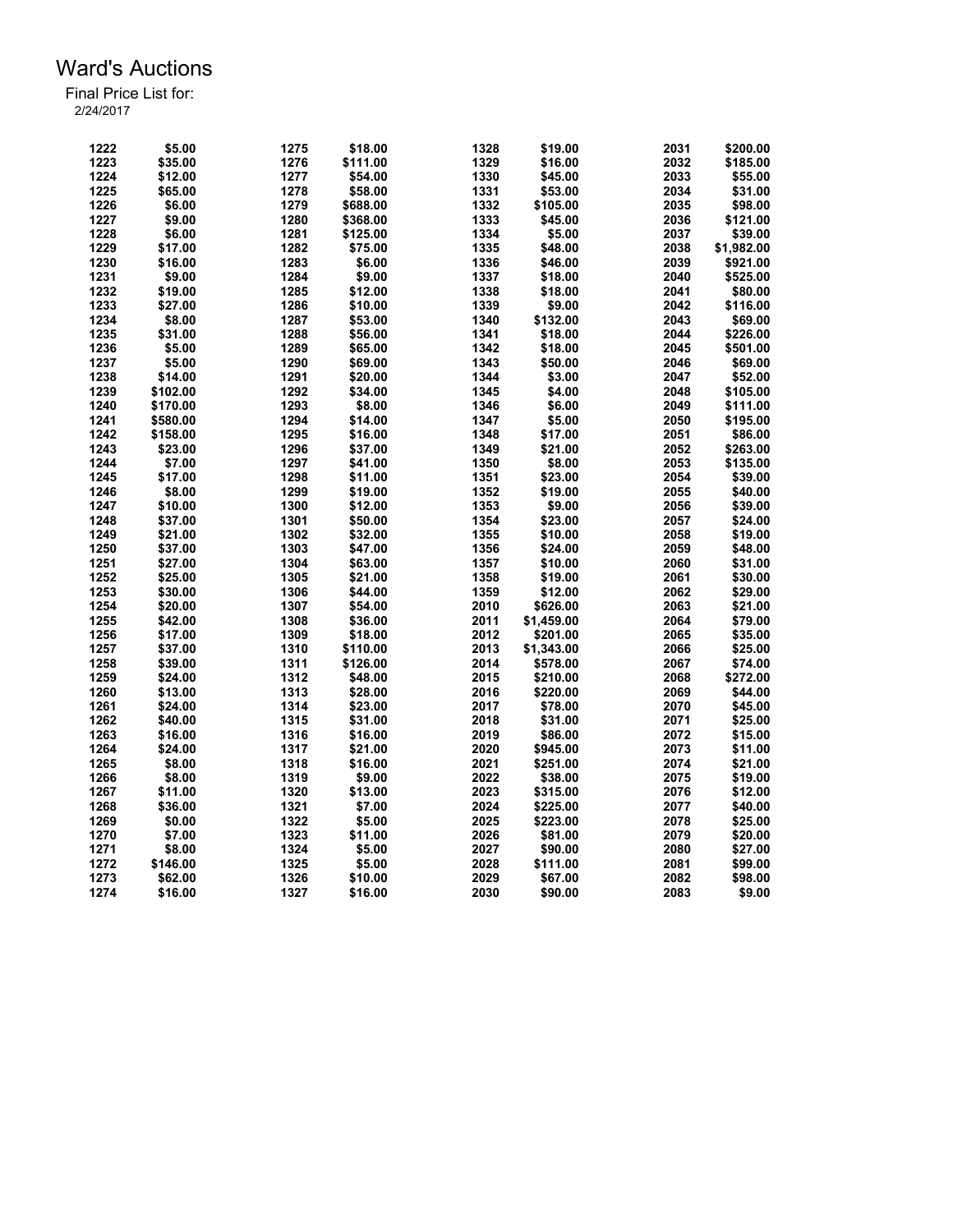| 2084 | \$9.00   | 2137 | \$28.00    | 2190 | \$28.00  | 2243 | \$16.00  |
|------|----------|------|------------|------|----------|------|----------|
| 2085 | \$32.00  | 2138 | \$61.00    | 2191 | \$27.00  | 2244 | \$23.00  |
| 2086 | \$9.00   | 2139 | \$17.00    | 2192 | \$48.00  | 2245 | \$58.00  |
| 2087 | \$17.00  | 2140 | \$40.00    | 2193 | \$60.00  | 2246 | \$127.00 |
| 2088 | \$16.00  | 2141 | \$37.00    | 2194 | \$86.00  | 2247 | \$9.00   |
| 2089 | \$15.00  | 2142 | \$39.00    | 2195 | \$63.00  | 2248 | \$14.00  |
| 2090 | \$23.00  | 2143 | \$16.00    | 2196 | \$56.00  | 2249 | \$6.00   |
| 2091 | \$24.00  | 2144 | \$63.00    | 2197 | \$149.00 | 2250 | \$12.00  |
| 2092 | \$247.00 | 2145 | \$21.00    | 2198 | \$47.00  | 2251 | \$15.00  |
| 2093 | \$47.00  | 2146 | \$8.00     | 2199 | \$53.00  | 2252 | \$31.00  |
| 2094 | \$62.00  | 2147 | \$40.00    | 2200 | \$108.00 | 2253 | \$29.00  |
| 2095 | \$90.00  | 2148 | \$42.00    | 2201 | \$26.00  | 2254 | \$21.00  |
| 2096 | \$59.00  | 2149 | \$175.00   | 2202 | \$27.00  | 2255 | \$7.00   |
| 2097 | \$110.00 | 2150 | \$185.00   | 2203 | \$20.00  | 2256 | \$69.00  |
| 2098 | \$21.00  | 2151 | \$1,604.00 | 2204 | \$20.00  | 2257 | \$15.00  |
| 2099 | \$20.00  | 2152 | \$1,410.00 | 2205 | \$40.00  | 2258 | \$46.00  |
| 2100 | \$27.00  | 2153 | \$523.00   | 2206 | \$25.00  | 2259 | \$11.00  |
| 2101 | \$72.00  | 2154 | \$87.00    | 2207 | \$23.00  | 2260 | \$27.00  |
| 2102 | \$350.00 | 2155 | \$195.00   | 2208 | \$29.00  | 2261 | \$47.00  |
| 2103 | \$42.00  | 2156 | \$66.00    | 2209 | \$50.00  | 2262 | \$21.00  |
| 2104 | \$21.00  | 2157 | \$36.00    | 2210 | \$53.00  | 2263 | \$17.00  |
| 2105 | \$30.00  | 2158 | \$65.00    | 2211 | \$63.00  | 2264 | \$11.00  |
| 2106 | \$8.00   | 2159 |            | 2212 |          | 2265 |          |
|      |          |      | \$29.00    |      | \$63.00  |      | \$74.00  |
| 2107 | \$58.00  | 2160 | \$769.00   | 2213 | \$63.00  | 2266 | \$13.00  |
| 2108 | \$7.00   | 2161 | \$103.00   | 2214 | \$54.00  | 2267 | \$36.00  |
| 2109 | \$60.00  | 2162 | \$21.00    | 2215 | \$31.00  | 2268 | \$32.00  |
| 2110 | \$24.00  | 2163 | \$19.00    | 2216 | \$41.00  | 2269 | \$13.00  |
| 2111 | \$19.00  | 2164 | \$3.00     | 2217 | \$36.00  | 2270 | \$14.00  |
| 2112 | \$24.00  | 2165 | \$6.00     | 2218 | \$40.00  | 2271 | \$17.00  |
| 2113 | \$8.00   | 2166 | \$13.00    | 2219 | \$30.00  | 2272 | \$10.00  |
| 2114 | \$4.00   | 2167 | \$17.00    | 2220 | \$38.00  | 2273 | \$12.00  |
| 2115 | \$16.00  | 2168 | \$10.00    | 2221 | \$6.00   | 2274 | \$17.00  |
| 2116 | \$9.00   | 2169 | \$21.00    | 2222 | \$9.00   | 2275 | \$21.00  |
| 2117 | \$4.00   | 2170 | \$9.00     | 2223 | \$24.00  | 2276 | \$27.00  |
| 2118 | \$5.00   | 2171 | \$11.00    | 2224 | \$15.00  | 2277 | \$27.00  |
| 2119 | \$5.00   | 2172 | \$15.00    | 2225 | \$15.00  | 2278 | \$199.00 |
| 2120 | \$16.00  | 2173 | \$95.00    | 2226 | \$8.00   | 2279 | \$44.00  |
| 2121 | \$9.00   | 2174 | \$27.00    | 2227 | \$175.00 | 2280 | \$16.00  |
| 2122 | \$8.00   | 2175 | \$246.00   | 2228 | \$52.00  | 2281 | \$44.00  |
| 2123 | \$8.00   | 2176 | \$74.00    | 2229 | \$107.00 | 2282 | \$26.00  |
| 2124 | \$35.00  | 2177 | \$291.00   | 2230 | \$24.00  | 2283 | \$29.00  |
| 2125 | \$132.00 | 2178 | \$143.00   | 2231 | \$23.00  | 2284 | \$16.00  |
| 2126 | \$42.00  | 2179 | \$38.00    | 2232 | \$38.00  | 2285 | \$17.00  |
| 2127 | \$175.00 | 2180 | \$331.00   | 2233 | \$15.00  | 2286 | \$16.00  |
| 2128 | \$133.00 | 2181 | \$251.00   | 2234 | \$24.00  | 2287 | \$37.00  |
| 2129 | \$80.00  | 2182 | \$48.00    | 2235 | \$48.00  | 2288 | \$81.00  |
| 2130 | \$81.00  | 2183 | \$60.00    | 2236 | \$48.00  | 2289 | \$111.00 |
| 2131 | \$74.00  | 2184 | \$1,904.00 | 2237 | \$12.00  | 2290 | \$13.00  |
| 2132 | \$679.00 | 2185 | \$27.00    | 2238 | \$36.00  | 2291 | \$29.00  |
| 2133 |          |      |            | 2239 |          | 2292 |          |
|      | \$23.00  | 2186 | \$77.00    |      | \$44.00  |      | \$49.00  |
| 2134 | \$53.00  | 2187 | \$87.00    | 2240 | \$37.00  | 2293 | \$21.00  |
| 2135 | \$63.00  | 2188 | \$789.00   | 2241 | \$21.00  | 2294 | \$47.00  |
| 2136 | \$199.00 | 2189 | \$48.00    | 2242 | \$40.00  | 2295 | \$23.00  |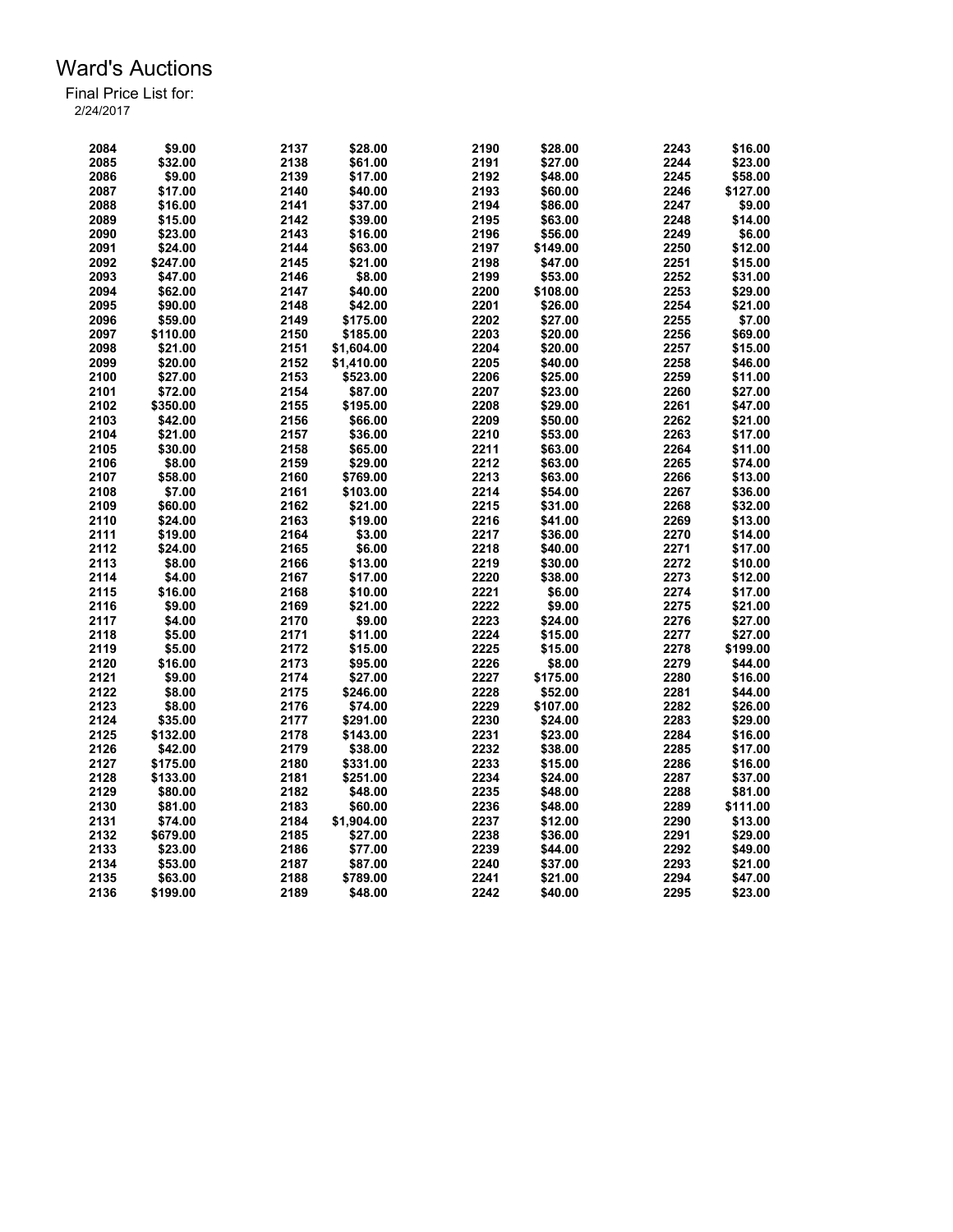| 2296 | \$18.00  | 2349 | \$7.00   | 2402 | \$55.00  | 2455 | \$116.00   |
|------|----------|------|----------|------|----------|------|------------|
| 2297 | \$34.00  | 2350 | \$6.00   | 2403 | \$28.00  | 2456 | \$121.00   |
| 2298 | \$53.00  | 2351 | \$9.00   | 2404 | \$8.00   | 2457 | \$79.00    |
| 2299 | \$61.00  | 2352 | \$7.00   | 2405 | \$5.00   | 2458 | \$58.00    |
| 2300 | \$16.00  | 2353 | \$17.00  | 2406 | \$42.00  | 2459 | \$32.00    |
| 2301 | \$25.00  | 2354 | \$16.00  | 2407 | \$9.00   | 2460 | \$121.00   |
| 2302 | \$44.00  | 2355 | \$10.00  | 2408 | \$10.00  | 2461 | \$420.00   |
| 2303 | \$42.00  | 2356 | \$6.00   | 2409 | \$19.00  | 2462 | \$68.00    |
| 2304 | \$100.00 | 2357 | \$11.00  | 2410 | \$16.00  | 2463 | \$69.00    |
| 2305 | \$138.00 | 2358 | \$8.00   | 2411 | \$15.00  | 2464 | \$75.00    |
| 2306 | \$91.00  | 2359 | \$9.00   | 2412 | \$32.00  | 2465 | \$42.00    |
| 2307 | \$4.00   | 2360 | \$12.00  | 2413 | \$7.00   | 2466 | \$51.00    |
| 2308 | \$16.00  | 2361 | \$12.00  | 2414 | \$7.00   | 2467 | \$53.00    |
| 2309 | \$4.00   | 2362 | \$32.00  | 2415 | \$12.00  | 2468 | \$42.00    |
| 2310 | \$35.00  | 2363 | \$29.00  | 2416 | \$6.00   | 2469 | \$40.00    |
| 2311 | \$29.00  | 2364 | \$58.00  | 2417 | \$9.00   | 2470 | \$161.00   |
| 2312 | \$36.00  | 2365 | \$29.00  | 2418 | \$16.00  | 2471 | \$1,500.00 |
| 2313 | \$17.00  | 2366 | \$11.00  | 2419 | \$26.00  | 2472 | \$175.00   |
|      |          |      |          |      |          |      |            |
| 2314 | \$17.00  | 2367 | \$21.00  | 2420 | \$5.00   | 2473 | \$200.00   |
| 2315 | \$27.00  | 2368 | \$20.00  | 2421 | \$17.00  | 2474 | \$163.00   |
| 2316 | \$92.00  | 2369 | \$10.00  | 2422 | \$6.00   | 2475 | \$221.00   |
| 2317 | \$76.00  | 2370 | \$56.00  | 2423 | \$6.00   | 2476 | \$1,278.00 |
| 2318 | \$42.00  | 2371 | \$13.00  | 2424 | \$7.00   | 2477 | \$53.00    |
| 2319 | \$28.00  | 2372 | \$35.00  | 2425 | \$16.00  | 2478 | \$90.00    |
| 2320 | \$20.00  | 2373 | \$29.00  | 2426 | \$11.00  | 2479 | \$132.00   |
| 2321 | \$67.00  | 2374 | \$12.00  | 2427 | \$48.00  | 2480 | \$330.00   |
| 2322 | \$88.00  | 2375 | \$17.00  | 2428 | \$10.00  | 2481 | \$263.00   |
| 2323 | \$4.00   | 2376 | \$24.00  | 2429 | \$12.00  | 2482 | \$51.00    |
| 2324 | \$4.00   | 2377 | \$31.00  | 2430 | \$5.00   | 2483 | \$150.00   |
| 2325 | \$11.00  | 2378 | \$18.00  | 2431 | \$9.00   | 2484 | \$61.00    |
| 2326 | \$6.00   | 2379 | \$12.00  | 2432 | \$9.00   | 2485 | \$87.00    |
| 2327 | \$11.00  | 2380 | \$37.00  | 2433 | \$7.00   | 2486 | \$51.00    |
| 2328 | \$27.00  | 2381 | \$30.00  | 2434 | \$11.00  | 2487 | \$47.00    |
| 2329 | \$34.00  | 2382 | \$21.00  | 2435 | \$11.00  | 2488 | \$394.00   |
| 2330 | \$18.00  | 2383 | \$17.00  | 2436 | \$11.00  | 2489 | \$775.00   |
| 2331 | \$59.00  | 2384 | \$53.00  | 2437 | \$9.00   | 2490 | \$155.00   |
| 2332 | \$29.00  | 2385 | \$11.00  | 2438 | \$16.00  | 2491 | \$153.00   |
| 2333 | \$10.00  | 2386 | \$108.00 | 2439 | \$6.00   | 2492 | \$65.00    |
| 2334 | \$13.00  | 2387 | \$52.00  | 2440 | \$8.00   | 2493 | \$58.00    |
| 2335 | \$27.00  | 2388 | \$50.00  | 2441 | \$48.00  | 2494 | \$192.00   |
| 2336 | \$18.00  | 2389 | \$21.00  | 2442 | \$37.00  | 2495 | \$77.00    |
| 2337 | \$17.00  | 2390 | \$9.00   | 2443 | \$9.00   | 2496 | \$45.00    |
| 2338 | \$42.00  | 2391 | \$27.00  | 2444 | \$12.00  | 2497 | \$42.00    |
| 2339 | \$53.00  | 2392 | \$21.00  | 2445 | \$5.00   | 2498 | \$32.00    |
| 2340 | \$37.00  | 2393 | \$33.00  | 2446 | \$191.00 | 2499 | \$42.00    |
| 2341 | \$21.00  | 2394 | \$50.00  | 2447 | \$250.00 | 2500 | \$33.00    |
| 2342 | \$54.00  | 2395 | \$17.00  | 2448 | \$212.00 | 2501 | \$36.00    |
| 2343 | \$24.00  | 2396 | \$21.00  | 2449 | \$237.00 | 2502 | \$26.00    |
| 2344 | \$13.00  | 2397 | \$21.00  | 2450 | \$105.00 | 2503 | \$125.00   |
| 2345 | \$13.00  | 2398 | \$13.00  | 2451 | \$80.00  | 2504 | \$27.00    |
|      |          |      |          |      |          |      |            |
| 2346 | \$27.00  | 2399 | \$14.00  | 2452 | \$139.00 | 2505 | \$80.00    |
| 2347 | \$8.00   | 2400 | \$29.00  | 2453 | \$79.00  | 2506 | \$53.00    |
| 2348 | \$8.00   | 2401 | \$27.00  | 2454 | \$137.00 | 2507 | \$65.00    |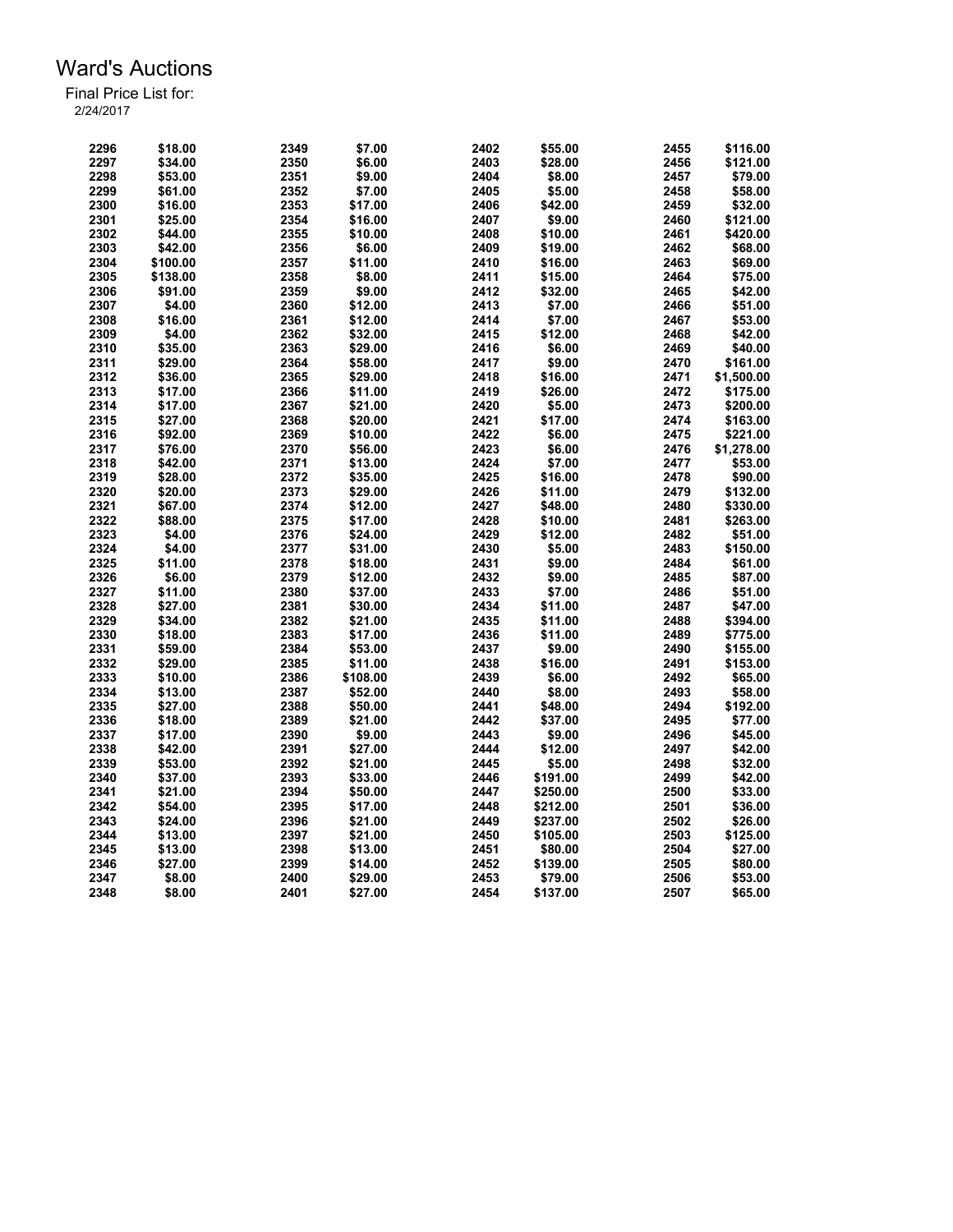| 2508 | \$302.00   | 2561 | \$53.00    | 3053 | \$300.00 | 3106 | \$158.00 |
|------|------------|------|------------|------|----------|------|----------|
| 2509 | \$186.00   | 2562 | \$63.00    | 3054 | \$77.00  | 3107 | \$84.00  |
| 2510 | \$63.00    | 2563 | \$90.00    | 3055 | \$45.00  | 3108 | \$61.00  |
| 2511 | \$42.00    | 2564 | \$105.00   | 3056 | \$42.00  | 3109 | \$72.00  |
| 2512 | \$48.00    | 2565 | \$111.00   | 3057 | \$15.00  | 3110 | \$59.00  |
| 2513 | \$84.00    | 2566 | \$105.00   | 3058 | \$87.00  | 3111 | \$98.00  |
| 2514 | \$84.00    | 2567 | \$81.00    | 3059 | \$37.00  | 3112 | \$102.00 |
| 2515 | \$141.00   | 2568 | \$8.00     | 3060 | \$40.00  | 3113 | \$84.00  |
| 2516 | \$105.00   | 2569 | \$0.00     | 3061 | \$35.00  | 3114 | \$31.00  |
| 2517 | \$123.00   | 2570 | \$7.00     | 3062 | \$39.00  | 3115 | \$16.00  |
| 2518 | \$63.00    | 3010 | \$1,650.00 | 3063 | \$111.00 | 3116 | \$31.00  |
| 2519 | \$42.00    | 3011 | \$2,000.00 | 3064 | \$258.00 | 3117 | \$60.00  |
| 2520 | \$45.00    | 3012 | \$39.00    | 3065 | \$104.00 | 3118 | \$22.00  |
| 2521 | \$63.00    | 3013 | \$1,157.00 | 3066 | \$18.00  | 3119 | \$81.00  |
| 2522 | \$67.00    | 3014 | \$279.00   | 3067 | \$22.00  | 3120 | \$185.00 |
| 2523 | \$154.00   | 3015 | \$315.00   | 3068 | \$174.00 | 3121 | \$52.00  |
| 2524 | \$69.00    | 3016 | \$184.00   | 3069 | \$180.00 | 3122 | \$44.00  |
| 2525 | \$23.00    | 3017 | \$305.00   | 3070 | \$137.00 | 3123 | \$77.00  |
| 2526 | \$300.00   | 3018 | \$363.00   | 3071 | \$102.00 | 3124 | \$39.00  |
| 2527 | \$840.00   | 3019 | \$79.00    | 3072 | \$69.00  | 3125 | \$50.00  |
| 2528 | \$1,067.00 | 3020 | \$79.00    | 3073 | \$19.00  | 3126 | \$11.00  |
| 2529 | \$125.00   | 3021 | \$1,392.00 | 3074 | \$32.00  | 3127 | \$16.00  |
| 2530 | \$83.00    | 3022 | \$83.00    | 3075 | \$145.00 | 3128 | \$48.00  |
| 2531 | \$117.00   | 3023 | \$0.00     | 3076 | \$137.00 | 3129 | \$35.00  |
| 2532 | \$68.00    | 3024 | \$600.00   | 3077 | \$42.00  | 3130 | \$17.00  |
| 2533 | \$39.00    | 3025 | \$395.00   | 3078 | \$13.00  | 3131 | \$40.00  |
| 2534 | \$95.00    | 3026 | \$93.00    | 3079 | \$71.00  | 3132 | \$41.00  |
| 2535 | \$122.00   | 3027 | \$105.00   | 3080 | \$24.00  | 3133 | \$368.00 |
| 2536 | \$132.00   | 3028 | \$149.00   | 3081 | \$275.00 | 3134 | \$25.00  |
| 2537 | \$158.00   | 3029 | \$98.00    | 3082 | \$30.00  | 3135 | \$29.00  |
| 2538 | \$126.00   | 3030 | \$0.00     | 3083 | \$79.00  | 3136 | \$25.00  |
| 2539 | \$50.00    | 3031 | \$93.00    | 3084 | \$58.00  | 3137 | \$19.00  |
| 2540 | \$74.00    | 3032 | \$24.00    | 3085 | \$57.00  | 3138 | \$27.00  |
| 2541 | \$48.00    | 3033 | \$117.00   | 3086 | \$11.00  | 3139 | \$19.00  |
| 2542 | \$34.00    | 3034 | \$92.00    | 3087 | \$8.00   | 3140 | \$27.00  |
| 2543 | \$49.00    | 3035 | \$134.00   | 3088 | \$8.00   | 3141 | \$58.00  |
| 2544 | \$24.00    | 3036 | \$37.00    | 3089 | \$25.00  | 3142 | \$60.00  |
| 2545 | \$39.00    | 3037 | \$306.00   | 3090 | \$0.00   | 3143 | \$76.00  |
| 2546 | \$15.00    | 3038 | \$680.00   | 3091 | \$79.00  | 3144 | \$42.00  |
| 2547 | \$142.00   | 3039 | \$103.00   | 3092 | \$115.00 | 3145 | \$45.00  |
| 2548 | \$71.00    | 3040 | \$16.00    | 3093 | \$134.00 | 3146 | \$58.00  |
| 2549 | \$101.00   | 3041 | \$117.00   | 3094 | \$166.00 | 3147 | \$58.00  |
| 2550 | \$69.00    | 3042 | \$90.00    | 3095 | \$93.00  | 3148 | \$40.00  |
| 2551 | \$63.00    | 3043 | \$68.00    | 3096 | \$50.00  | 3149 | \$42.00  |
| 2552 | \$63.00    | 3044 | \$128.00   | 3097 | \$342.00 | 3150 | \$57.00  |
| 2553 | \$63.00    | 3045 | \$32.00    | 3098 | \$115.00 | 3151 | \$128.00 |
| 2554 | \$90.00    | 3046 | \$25.00    | 3099 | \$62.00  | 3152 | \$57.00  |
| 2555 | \$69.00    | 3047 | \$25.00    | 3100 | \$37.00  | 3153 | \$74.00  |
| 2556 | \$48.00    | 3048 | \$66.00    | 3101 | \$100.00 | 3154 | \$50.00  |
| 2557 | \$36.00    | 3049 | \$40.00    | 3102 | \$71.00  | 3155 | \$47.00  |
| 2558 | \$40.00    | 3050 | \$158.00   | 3103 | \$58.00  | 3156 | \$31.00  |
| 2559 | \$87.00    | 3051 | \$40.00    | 3104 | \$66.00  | 3157 | \$58.00  |
| 2560 | \$50.00    | 3052 | \$107.00   | 3105 | \$90.00  | 3158 | \$49.00  |
|      |            |      |            |      |          |      |          |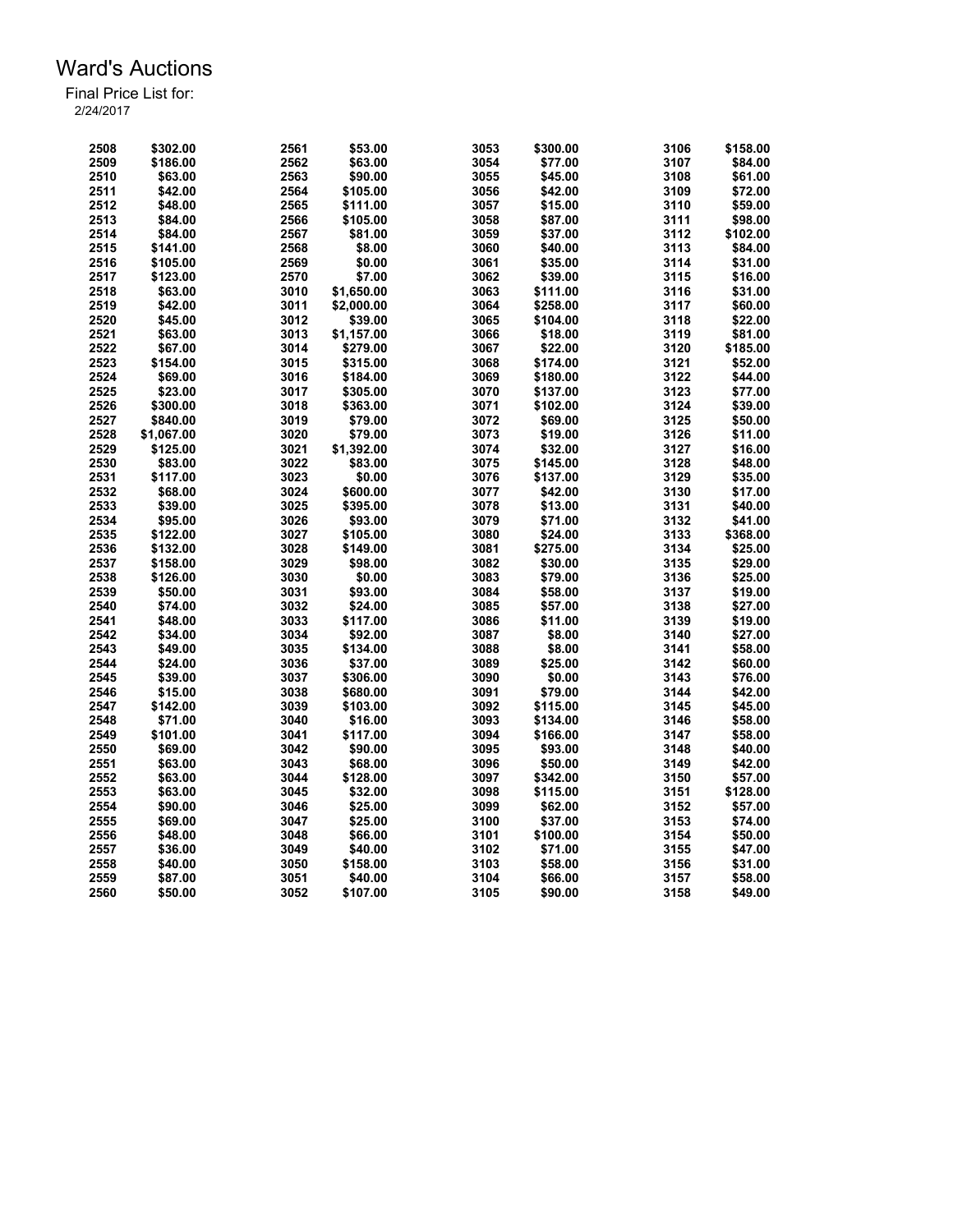| 3159 | \$51.00  | 3212 | \$20.00  | 3265 | \$34.00  | 3318 | \$67.00    |
|------|----------|------|----------|------|----------|------|------------|
| 3160 | \$48.00  | 3213 | \$60.00  | 3266 | \$47.00  | 3319 | \$54.00    |
| 3161 | \$51.00  | 3214 | \$41.00  | 3267 | \$53.00  | 3320 | \$42.00    |
| 3162 | \$25.00  | 3215 | \$18.00  | 3268 | \$69.00  | 3321 | \$29.00    |
| 3163 | \$24.00  | 3216 | \$48.00  | 3269 | \$105.00 | 3322 | \$7.00     |
| 3164 | \$26.00  | 3217 | \$23.00  | 3270 | \$20.00  | 3323 | \$12.00    |
| 3165 | \$90.00  | 3218 | \$19.00  | 3271 | \$24.00  | 3324 | \$16.00    |
| 3166 | \$32.00  | 3219 | \$16.00  | 3272 | \$20.00  | 3325 | \$13.00    |
| 3167 | \$25.00  | 3220 | \$111.00 | 3273 | \$23.00  | 3326 | \$37.00    |
| 3168 | \$37.00  | 3221 | \$105.00 | 3274 | \$21.00  | 3327 | \$11.00    |
| 3169 | \$140.00 | 3222 | \$107.00 | 3275 | \$16.00  | 3328 | \$8.00     |
| 3170 | \$157.00 | 3223 | \$175.00 | 3276 | \$34.00  | 3329 | \$1,050.00 |
| 3171 | \$20.00  | 3224 | \$40.00  | 3277 | \$46.00  | 3330 | \$38.00    |
| 3172 | \$32.00  | 3225 | \$50.00  | 3278 | \$27.00  | 3331 | \$26.00    |
| 3173 | \$93.00  | 3226 | \$52.00  | 3279 | \$11.00  | 3332 | \$197.00   |
| 3174 | \$101.00 | 3227 | \$37.00  | 3280 | \$21.00  | 3333 | \$384.00   |
| 3175 | \$152.00 | 3228 | \$79.00  | 3281 | \$60.00  | 3334 | \$88.00    |
| 3176 | \$60.00  | 3229 | \$111.00 | 3282 | \$75.00  | 3335 | \$58.00    |
|      | \$84.00  | 3230 | \$30.00  | 3283 | \$46.00  | 3336 | \$63.00    |
| 3177 | \$50.00  | 3231 |          | 3284 |          | 3337 |            |
| 3178 |          |      | \$18.00  |      | \$13.00  |      | \$68.00    |
| 3179 | \$50.00  | 3232 | \$19.00  | 3285 | \$20.00  | 3338 | \$34.00    |
| 3180 | \$105.00 | 3233 | \$28.00  | 3286 | \$27.00  | 3339 | \$35.00    |
| 3181 | \$73.00  | 3234 | \$42.00  | 3287 | \$29.00  | 3340 | \$63.00    |
| 3182 | \$47.00  | 3235 | \$93.00  | 3288 | \$21.00  | 3341 | \$98.00    |
| 3183 | \$210.00 | 3236 | \$37.00  | 3289 | \$19.00  | 3342 | \$25.00    |
| 3184 | \$54.00  | 3237 | \$21.00  | 3290 | \$14.00  | 3343 | \$174.00   |
| 3185 | \$83.00  | 3238 | \$39.00  | 3291 | \$39.00  | 3344 | \$32.00    |
| 3186 | \$39.00  | 3239 | \$48.00  | 3292 | \$69.00  | 3345 | \$24.00    |
| 3187 | \$42.00  | 3240 | \$48.00  | 3293 | \$35.00  | 3346 | \$16.00    |
| 3188 | \$109.00 | 3241 | \$79.00  | 3294 | \$19.00  | 3347 | \$26.00    |
| 3189 | \$158.00 | 3242 | \$24.00  | 3295 | \$37.00  | 3348 | \$132.00   |
| 3190 | \$33.00  | 3243 | \$36.00  | 3296 | \$69.00  | 3349 | \$272.00   |
| 3191 | \$21.00  | 3244 | \$45.00  | 3297 | \$25.00  | 3350 | \$81.00    |
| 3192 | \$42.00  | 3245 | \$18.00  | 3298 | \$74.00  | 3351 | \$35.00    |
| 3193 | \$27.00  | 3246 | \$25.00  | 3299 | \$22.00  | 3352 | \$126.00   |
| 3194 | \$21.00  | 3247 | \$39.00  | 3300 | \$16.00  | 3353 | \$104.00   |
| 3195 | \$45.00  | 3248 | \$111.00 | 3301 | \$60.00  | 3354 | \$35.00    |
| 3196 | \$34.00  | 3249 | \$47.00  | 3302 | \$13.00  | 3355 | \$53.00    |
| 3197 | \$23.00  | 3250 | \$527.00 | 3303 | \$50.00  | 3356 | \$35.00    |
| 3198 | \$29.00  | 3251 | \$67.00  | 3304 | \$12.00  | 3357 | \$14.00    |
| 3199 | \$37.00  | 3252 | \$54.00  | 3305 | \$9.00   | 3358 | \$37.00    |
| 3200 | \$21.00  | 3253 | \$63.00  | 3306 | \$21.00  | 3359 | \$92.00    |
| 3201 | \$22.00  | 3254 | \$31.00  | 3307 | \$18.00  | 3360 | \$21.00    |
| 3202 | \$132.00 | 3255 | \$69.00  | 3308 | \$16.00  | 3361 | \$30.00    |
| 3203 | \$25.00  | 3256 | \$58.00  | 3309 | \$19.00  | 3362 | \$55.00    |
| 3204 | \$27.00  | 3257 | \$70.00  | 3310 | \$53.00  | 3363 | \$59.00    |
| 3205 | \$47.00  | 3258 | \$65.00  | 3311 | \$15.00  | 3364 | \$23.00    |
| 3206 | \$58.00  | 3259 | \$98.00  | 3312 | \$16.00  | 3365 | \$27.00    |
| 3207 | \$34.00  | 3260 | \$34.00  | 3313 | \$17.00  | 3366 | \$32.00    |
| 3208 | \$37.00  | 3261 | \$53.00  | 3314 | \$22.00  | 3367 | \$37.00    |
| 3209 | \$30.00  | 3262 | \$146.00 | 3315 | \$5.00   | 3368 | \$15.00    |
| 3210 | \$30.00  | 3263 | \$103.00 | 3316 | \$29.00  | 3369 | \$25.00    |
| 3211 | \$17.00  | 3264 | \$166.00 | 3317 | \$32.00  | 3370 | \$21.00    |
|      |          |      |          |      |          |      |            |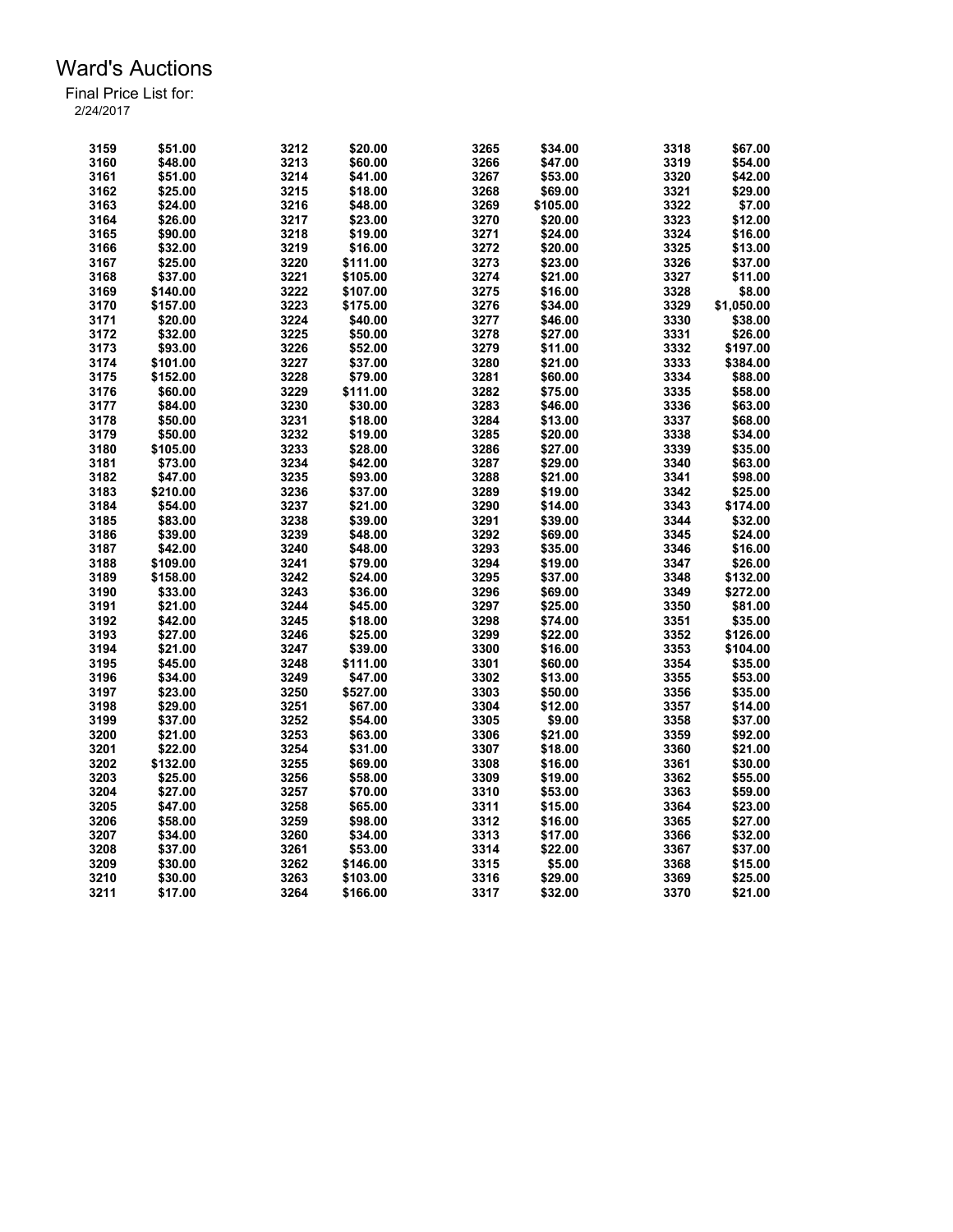| \$6.00<br>3371<br>\$20.00<br>3424<br>\$1,038.00<br>4095<br>4043<br>3372<br>\$27.00<br>3425<br>\$20.00<br>\$788.00<br>4096<br>3373<br>\$17.00<br>3426<br>\$12.00<br>4044<br>\$688.00<br>4097<br>3374<br>3427<br>4045<br>4098<br>\$73.00<br>\$25.00<br>\$350.00<br>3375<br>\$39.00<br>3428<br>\$21.00<br>4046<br>4099<br>\$842.00<br>3376<br>\$42.00<br>3429<br>\$6.00<br>4047<br>\$171.00<br>4100<br>3430<br>4101<br>3377<br>\$50.00<br>\$14.00<br>4048<br>\$804.00<br>3378<br>\$21.00<br>\$13.00<br>3431<br>4049<br>\$210.00<br>4102<br>3379<br>3432<br>4050<br>4103<br>\$14.00<br>\$21.00<br>\$987.00<br>3380<br>\$71.00<br>3433<br>\$32.00<br>4051<br>4104<br>\$1,365.00<br>3381<br>\$28.00<br>3434<br>\$33.00<br>4052<br>4105<br>\$893.00<br>3382<br>\$32.00<br>3435<br>\$40.00<br>4053<br>\$437.00<br>4106<br>3383<br>\$19.00<br>3436<br>\$24.00<br>4054<br>\$1,260.00<br>4107<br>3384<br>3437<br>4055<br>4108<br>\$16.00<br>\$23.00<br>\$1,050.00<br>3385<br>3438<br>4056<br>4109<br>\$21.00<br>\$32.00<br>\$368.00<br>3386<br>\$31.00<br>3439<br>\$16.00<br>4057<br>4110<br>\$1,400.00<br>3387<br>\$62.00<br>3440<br>4111<br>\$27.00<br>4058<br>\$1,270.00<br>3388<br>4059<br>4112<br>\$27.00<br>3441<br>\$33.00<br>\$315.00<br>4113<br>3389<br>\$23.00<br>3442<br>\$34.00<br>4060<br>\$483.00<br>3390<br>\$6.00<br>3443<br>4061<br>4114<br>\$12.00<br>\$420.00<br>4062<br>3391<br>\$49.00<br>3444<br>\$13.00<br>\$272.00<br>4115<br>3392<br>\$14.00<br>4010<br>\$7,000.00<br>4063<br>4116<br>\$891.00<br>3393<br>\$28.00<br>4011<br>\$3,358.00<br>4064<br>\$300.00<br>4117<br>4012<br>4118<br>3394<br>\$87.00<br>4065<br>\$200.00<br>\$2,501.00<br>3395<br>\$73.00<br>4013<br>4066<br>\$163.00<br>4119<br>\$3,528.00<br>3396<br>\$44.00<br>4014<br>4067<br>4120<br>\$2,048.00<br>\$1,155.00<br>3397<br>\$87.00<br>4015<br>\$3,528.00<br>4068<br>\$865.00<br>4121<br>3398<br>\$35.00<br>4016<br>\$683.00<br>4069<br>4122<br>\$683.00<br>3399<br>4017<br>4070<br>4123<br>\$23.00<br>\$233.00<br>\$426.00<br>3400<br>4018<br>4071<br>4124<br>\$35.00<br>\$447.00<br>\$147.00 | \$30.00<br>\$15.00<br>\$75.00<br>\$37.00<br>\$15.00<br>\$52.00<br>\$54.00<br>\$37.00<br>\$264.00<br>\$0.00<br>\$14.00<br>\$5.00<br>\$28.00<br>\$18.00<br>\$37.00<br>\$17.00<br>\$5.00<br>\$100.00<br>\$59.00<br>\$5.00<br>\$4.00 |
|----------------------------------------------------------------------------------------------------------------------------------------------------------------------------------------------------------------------------------------------------------------------------------------------------------------------------------------------------------------------------------------------------------------------------------------------------------------------------------------------------------------------------------------------------------------------------------------------------------------------------------------------------------------------------------------------------------------------------------------------------------------------------------------------------------------------------------------------------------------------------------------------------------------------------------------------------------------------------------------------------------------------------------------------------------------------------------------------------------------------------------------------------------------------------------------------------------------------------------------------------------------------------------------------------------------------------------------------------------------------------------------------------------------------------------------------------------------------------------------------------------------------------------------------------------------------------------------------------------------------------------------------------------------------------------------------------------------------------------------------------------------------------------------------------------------------------------------------------------------------------------------------------------------------------------------------------------------------------------------------------------------------------------------------------------------------------------|----------------------------------------------------------------------------------------------------------------------------------------------------------------------------------------------------------------------------------|
|                                                                                                                                                                                                                                                                                                                                                                                                                                                                                                                                                                                                                                                                                                                                                                                                                                                                                                                                                                                                                                                                                                                                                                                                                                                                                                                                                                                                                                                                                                                                                                                                                                                                                                                                                                                                                                                                                                                                                                                                                                                                                  |                                                                                                                                                                                                                                  |
|                                                                                                                                                                                                                                                                                                                                                                                                                                                                                                                                                                                                                                                                                                                                                                                                                                                                                                                                                                                                                                                                                                                                                                                                                                                                                                                                                                                                                                                                                                                                                                                                                                                                                                                                                                                                                                                                                                                                                                                                                                                                                  |                                                                                                                                                                                                                                  |
|                                                                                                                                                                                                                                                                                                                                                                                                                                                                                                                                                                                                                                                                                                                                                                                                                                                                                                                                                                                                                                                                                                                                                                                                                                                                                                                                                                                                                                                                                                                                                                                                                                                                                                                                                                                                                                                                                                                                                                                                                                                                                  |                                                                                                                                                                                                                                  |
|                                                                                                                                                                                                                                                                                                                                                                                                                                                                                                                                                                                                                                                                                                                                                                                                                                                                                                                                                                                                                                                                                                                                                                                                                                                                                                                                                                                                                                                                                                                                                                                                                                                                                                                                                                                                                                                                                                                                                                                                                                                                                  |                                                                                                                                                                                                                                  |
|                                                                                                                                                                                                                                                                                                                                                                                                                                                                                                                                                                                                                                                                                                                                                                                                                                                                                                                                                                                                                                                                                                                                                                                                                                                                                                                                                                                                                                                                                                                                                                                                                                                                                                                                                                                                                                                                                                                                                                                                                                                                                  |                                                                                                                                                                                                                                  |
|                                                                                                                                                                                                                                                                                                                                                                                                                                                                                                                                                                                                                                                                                                                                                                                                                                                                                                                                                                                                                                                                                                                                                                                                                                                                                                                                                                                                                                                                                                                                                                                                                                                                                                                                                                                                                                                                                                                                                                                                                                                                                  |                                                                                                                                                                                                                                  |
|                                                                                                                                                                                                                                                                                                                                                                                                                                                                                                                                                                                                                                                                                                                                                                                                                                                                                                                                                                                                                                                                                                                                                                                                                                                                                                                                                                                                                                                                                                                                                                                                                                                                                                                                                                                                                                                                                                                                                                                                                                                                                  |                                                                                                                                                                                                                                  |
|                                                                                                                                                                                                                                                                                                                                                                                                                                                                                                                                                                                                                                                                                                                                                                                                                                                                                                                                                                                                                                                                                                                                                                                                                                                                                                                                                                                                                                                                                                                                                                                                                                                                                                                                                                                                                                                                                                                                                                                                                                                                                  |                                                                                                                                                                                                                                  |
|                                                                                                                                                                                                                                                                                                                                                                                                                                                                                                                                                                                                                                                                                                                                                                                                                                                                                                                                                                                                                                                                                                                                                                                                                                                                                                                                                                                                                                                                                                                                                                                                                                                                                                                                                                                                                                                                                                                                                                                                                                                                                  |                                                                                                                                                                                                                                  |
|                                                                                                                                                                                                                                                                                                                                                                                                                                                                                                                                                                                                                                                                                                                                                                                                                                                                                                                                                                                                                                                                                                                                                                                                                                                                                                                                                                                                                                                                                                                                                                                                                                                                                                                                                                                                                                                                                                                                                                                                                                                                                  |                                                                                                                                                                                                                                  |
|                                                                                                                                                                                                                                                                                                                                                                                                                                                                                                                                                                                                                                                                                                                                                                                                                                                                                                                                                                                                                                                                                                                                                                                                                                                                                                                                                                                                                                                                                                                                                                                                                                                                                                                                                                                                                                                                                                                                                                                                                                                                                  |                                                                                                                                                                                                                                  |
|                                                                                                                                                                                                                                                                                                                                                                                                                                                                                                                                                                                                                                                                                                                                                                                                                                                                                                                                                                                                                                                                                                                                                                                                                                                                                                                                                                                                                                                                                                                                                                                                                                                                                                                                                                                                                                                                                                                                                                                                                                                                                  |                                                                                                                                                                                                                                  |
|                                                                                                                                                                                                                                                                                                                                                                                                                                                                                                                                                                                                                                                                                                                                                                                                                                                                                                                                                                                                                                                                                                                                                                                                                                                                                                                                                                                                                                                                                                                                                                                                                                                                                                                                                                                                                                                                                                                                                                                                                                                                                  |                                                                                                                                                                                                                                  |
|                                                                                                                                                                                                                                                                                                                                                                                                                                                                                                                                                                                                                                                                                                                                                                                                                                                                                                                                                                                                                                                                                                                                                                                                                                                                                                                                                                                                                                                                                                                                                                                                                                                                                                                                                                                                                                                                                                                                                                                                                                                                                  |                                                                                                                                                                                                                                  |
|                                                                                                                                                                                                                                                                                                                                                                                                                                                                                                                                                                                                                                                                                                                                                                                                                                                                                                                                                                                                                                                                                                                                                                                                                                                                                                                                                                                                                                                                                                                                                                                                                                                                                                                                                                                                                                                                                                                                                                                                                                                                                  |                                                                                                                                                                                                                                  |
|                                                                                                                                                                                                                                                                                                                                                                                                                                                                                                                                                                                                                                                                                                                                                                                                                                                                                                                                                                                                                                                                                                                                                                                                                                                                                                                                                                                                                                                                                                                                                                                                                                                                                                                                                                                                                                                                                                                                                                                                                                                                                  |                                                                                                                                                                                                                                  |
|                                                                                                                                                                                                                                                                                                                                                                                                                                                                                                                                                                                                                                                                                                                                                                                                                                                                                                                                                                                                                                                                                                                                                                                                                                                                                                                                                                                                                                                                                                                                                                                                                                                                                                                                                                                                                                                                                                                                                                                                                                                                                  |                                                                                                                                                                                                                                  |
|                                                                                                                                                                                                                                                                                                                                                                                                                                                                                                                                                                                                                                                                                                                                                                                                                                                                                                                                                                                                                                                                                                                                                                                                                                                                                                                                                                                                                                                                                                                                                                                                                                                                                                                                                                                                                                                                                                                                                                                                                                                                                  |                                                                                                                                                                                                                                  |
|                                                                                                                                                                                                                                                                                                                                                                                                                                                                                                                                                                                                                                                                                                                                                                                                                                                                                                                                                                                                                                                                                                                                                                                                                                                                                                                                                                                                                                                                                                                                                                                                                                                                                                                                                                                                                                                                                                                                                                                                                                                                                  |                                                                                                                                                                                                                                  |
|                                                                                                                                                                                                                                                                                                                                                                                                                                                                                                                                                                                                                                                                                                                                                                                                                                                                                                                                                                                                                                                                                                                                                                                                                                                                                                                                                                                                                                                                                                                                                                                                                                                                                                                                                                                                                                                                                                                                                                                                                                                                                  |                                                                                                                                                                                                                                  |
|                                                                                                                                                                                                                                                                                                                                                                                                                                                                                                                                                                                                                                                                                                                                                                                                                                                                                                                                                                                                                                                                                                                                                                                                                                                                                                                                                                                                                                                                                                                                                                                                                                                                                                                                                                                                                                                                                                                                                                                                                                                                                  |                                                                                                                                                                                                                                  |
|                                                                                                                                                                                                                                                                                                                                                                                                                                                                                                                                                                                                                                                                                                                                                                                                                                                                                                                                                                                                                                                                                                                                                                                                                                                                                                                                                                                                                                                                                                                                                                                                                                                                                                                                                                                                                                                                                                                                                                                                                                                                                  | \$28.00                                                                                                                                                                                                                          |
|                                                                                                                                                                                                                                                                                                                                                                                                                                                                                                                                                                                                                                                                                                                                                                                                                                                                                                                                                                                                                                                                                                                                                                                                                                                                                                                                                                                                                                                                                                                                                                                                                                                                                                                                                                                                                                                                                                                                                                                                                                                                                  | \$12.00                                                                                                                                                                                                                          |
|                                                                                                                                                                                                                                                                                                                                                                                                                                                                                                                                                                                                                                                                                                                                                                                                                                                                                                                                                                                                                                                                                                                                                                                                                                                                                                                                                                                                                                                                                                                                                                                                                                                                                                                                                                                                                                                                                                                                                                                                                                                                                  | \$9.00                                                                                                                                                                                                                           |
|                                                                                                                                                                                                                                                                                                                                                                                                                                                                                                                                                                                                                                                                                                                                                                                                                                                                                                                                                                                                                                                                                                                                                                                                                                                                                                                                                                                                                                                                                                                                                                                                                                                                                                                                                                                                                                                                                                                                                                                                                                                                                  | \$0.00                                                                                                                                                                                                                           |
|                                                                                                                                                                                                                                                                                                                                                                                                                                                                                                                                                                                                                                                                                                                                                                                                                                                                                                                                                                                                                                                                                                                                                                                                                                                                                                                                                                                                                                                                                                                                                                                                                                                                                                                                                                                                                                                                                                                                                                                                                                                                                  | \$2.00                                                                                                                                                                                                                           |
|                                                                                                                                                                                                                                                                                                                                                                                                                                                                                                                                                                                                                                                                                                                                                                                                                                                                                                                                                                                                                                                                                                                                                                                                                                                                                                                                                                                                                                                                                                                                                                                                                                                                                                                                                                                                                                                                                                                                                                                                                                                                                  | \$39.00                                                                                                                                                                                                                          |
|                                                                                                                                                                                                                                                                                                                                                                                                                                                                                                                                                                                                                                                                                                                                                                                                                                                                                                                                                                                                                                                                                                                                                                                                                                                                                                                                                                                                                                                                                                                                                                                                                                                                                                                                                                                                                                                                                                                                                                                                                                                                                  | \$14.00                                                                                                                                                                                                                          |
|                                                                                                                                                                                                                                                                                                                                                                                                                                                                                                                                                                                                                                                                                                                                                                                                                                                                                                                                                                                                                                                                                                                                                                                                                                                                                                                                                                                                                                                                                                                                                                                                                                                                                                                                                                                                                                                                                                                                                                                                                                                                                  | \$3.00                                                                                                                                                                                                                           |
|                                                                                                                                                                                                                                                                                                                                                                                                                                                                                                                                                                                                                                                                                                                                                                                                                                                                                                                                                                                                                                                                                                                                                                                                                                                                                                                                                                                                                                                                                                                                                                                                                                                                                                                                                                                                                                                                                                                                                                                                                                                                                  | \$7.00                                                                                                                                                                                                                           |
| 3401<br>\$69.00<br>4019<br>\$1,229.00<br>4072<br>\$204.00<br>4125                                                                                                                                                                                                                                                                                                                                                                                                                                                                                                                                                                                                                                                                                                                                                                                                                                                                                                                                                                                                                                                                                                                                                                                                                                                                                                                                                                                                                                                                                                                                                                                                                                                                                                                                                                                                                                                                                                                                                                                                                | \$19.00                                                                                                                                                                                                                          |
| 4126<br>4020<br>4073<br>3402<br>\$81.00<br>\$800.00<br>\$450.00                                                                                                                                                                                                                                                                                                                                                                                                                                                                                                                                                                                                                                                                                                                                                                                                                                                                                                                                                                                                                                                                                                                                                                                                                                                                                                                                                                                                                                                                                                                                                                                                                                                                                                                                                                                                                                                                                                                                                                                                                  | \$10.00                                                                                                                                                                                                                          |
| 3403<br>\$18.00<br>4021<br>\$506.00<br>4074<br>4127<br>\$541.00                                                                                                                                                                                                                                                                                                                                                                                                                                                                                                                                                                                                                                                                                                                                                                                                                                                                                                                                                                                                                                                                                                                                                                                                                                                                                                                                                                                                                                                                                                                                                                                                                                                                                                                                                                                                                                                                                                                                                                                                                  | \$1.00                                                                                                                                                                                                                           |
| 3404<br>\$115.00<br>4022<br>\$425.00<br>4075<br>\$158.00<br>4128                                                                                                                                                                                                                                                                                                                                                                                                                                                                                                                                                                                                                                                                                                                                                                                                                                                                                                                                                                                                                                                                                                                                                                                                                                                                                                                                                                                                                                                                                                                                                                                                                                                                                                                                                                                                                                                                                                                                                                                                                 | \$9.00                                                                                                                                                                                                                           |
| 3405<br>4076<br>4129<br>4023                                                                                                                                                                                                                                                                                                                                                                                                                                                                                                                                                                                                                                                                                                                                                                                                                                                                                                                                                                                                                                                                                                                                                                                                                                                                                                                                                                                                                                                                                                                                                                                                                                                                                                                                                                                                                                                                                                                                                                                                                                                     |                                                                                                                                                                                                                                  |
| \$42.00<br>\$1,087.00<br>\$2,700.00                                                                                                                                                                                                                                                                                                                                                                                                                                                                                                                                                                                                                                                                                                                                                                                                                                                                                                                                                                                                                                                                                                                                                                                                                                                                                                                                                                                                                                                                                                                                                                                                                                                                                                                                                                                                                                                                                                                                                                                                                                              | \$7.00                                                                                                                                                                                                                           |
| 3406<br>\$17.00<br>4024<br>4077<br>4130<br>\$1,260.00<br>\$342.00                                                                                                                                                                                                                                                                                                                                                                                                                                                                                                                                                                                                                                                                                                                                                                                                                                                                                                                                                                                                                                                                                                                                                                                                                                                                                                                                                                                                                                                                                                                                                                                                                                                                                                                                                                                                                                                                                                                                                                                                                | \$9.00                                                                                                                                                                                                                           |
| 3407<br>\$65.00<br>4025<br>4078<br>4131<br>\$144.00<br>\$50.00                                                                                                                                                                                                                                                                                                                                                                                                                                                                                                                                                                                                                                                                                                                                                                                                                                                                                                                                                                                                                                                                                                                                                                                                                                                                                                                                                                                                                                                                                                                                                                                                                                                                                                                                                                                                                                                                                                                                                                                                                   | \$7.00                                                                                                                                                                                                                           |
| 4026<br>4132<br>3408<br>\$50.00<br>\$368.00<br>4079<br>\$59.00                                                                                                                                                                                                                                                                                                                                                                                                                                                                                                                                                                                                                                                                                                                                                                                                                                                                                                                                                                                                                                                                                                                                                                                                                                                                                                                                                                                                                                                                                                                                                                                                                                                                                                                                                                                                                                                                                                                                                                                                                   | \$7.00                                                                                                                                                                                                                           |
| 3409<br>\$37.00<br>4027<br>4080<br>\$449.00<br>4133<br>\$205.00                                                                                                                                                                                                                                                                                                                                                                                                                                                                                                                                                                                                                                                                                                                                                                                                                                                                                                                                                                                                                                                                                                                                                                                                                                                                                                                                                                                                                                                                                                                                                                                                                                                                                                                                                                                                                                                                                                                                                                                                                  | \$3.00                                                                                                                                                                                                                           |
| 3410<br>4028<br>\$342.00<br>4081<br>4134<br>\$10.00<br>\$54.00                                                                                                                                                                                                                                                                                                                                                                                                                                                                                                                                                                                                                                                                                                                                                                                                                                                                                                                                                                                                                                                                                                                                                                                                                                                                                                                                                                                                                                                                                                                                                                                                                                                                                                                                                                                                                                                                                                                                                                                                                   | \$2.00                                                                                                                                                                                                                           |
| 3411<br>\$16.00<br>4029<br>4082<br>4135<br>\$357.00<br>\$234.00                                                                                                                                                                                                                                                                                                                                                                                                                                                                                                                                                                                                                                                                                                                                                                                                                                                                                                                                                                                                                                                                                                                                                                                                                                                                                                                                                                                                                                                                                                                                                                                                                                                                                                                                                                                                                                                                                                                                                                                                                  | \$2.00                                                                                                                                                                                                                           |
| 3412<br>\$105.00<br>4030<br>\$324.00<br>4083<br>\$0.00<br>4136                                                                                                                                                                                                                                                                                                                                                                                                                                                                                                                                                                                                                                                                                                                                                                                                                                                                                                                                                                                                                                                                                                                                                                                                                                                                                                                                                                                                                                                                                                                                                                                                                                                                                                                                                                                                                                                                                                                                                                                                                   | \$16.00                                                                                                                                                                                                                          |
| 3413<br>4031<br>4084<br>\$21.00<br>4137<br>\$38.00<br>\$5,040.00                                                                                                                                                                                                                                                                                                                                                                                                                                                                                                                                                                                                                                                                                                                                                                                                                                                                                                                                                                                                                                                                                                                                                                                                                                                                                                                                                                                                                                                                                                                                                                                                                                                                                                                                                                                                                                                                                                                                                                                                                 | \$6.00                                                                                                                                                                                                                           |
| 3414<br>\$13.00<br>4032<br>\$1,622.00<br>4085<br>\$29.00<br>4138                                                                                                                                                                                                                                                                                                                                                                                                                                                                                                                                                                                                                                                                                                                                                                                                                                                                                                                                                                                                                                                                                                                                                                                                                                                                                                                                                                                                                                                                                                                                                                                                                                                                                                                                                                                                                                                                                                                                                                                                                 | \$12.00                                                                                                                                                                                                                          |
| 4033<br>4086<br>\$4.00<br>4139<br>3415<br>\$5.00<br>\$595.00                                                                                                                                                                                                                                                                                                                                                                                                                                                                                                                                                                                                                                                                                                                                                                                                                                                                                                                                                                                                                                                                                                                                                                                                                                                                                                                                                                                                                                                                                                                                                                                                                                                                                                                                                                                                                                                                                                                                                                                                                     | \$16.00                                                                                                                                                                                                                          |
| 3416<br>\$18.00<br>4034<br>\$731.00<br>4087<br>\$16.00<br>4140                                                                                                                                                                                                                                                                                                                                                                                                                                                                                                                                                                                                                                                                                                                                                                                                                                                                                                                                                                                                                                                                                                                                                                                                                                                                                                                                                                                                                                                                                                                                                                                                                                                                                                                                                                                                                                                                                                                                                                                                                   | \$6.00                                                                                                                                                                                                                           |
| 3417<br>\$21.00<br>4035<br>\$1,342.00<br>4088<br>\$15.00<br>4141                                                                                                                                                                                                                                                                                                                                                                                                                                                                                                                                                                                                                                                                                                                                                                                                                                                                                                                                                                                                                                                                                                                                                                                                                                                                                                                                                                                                                                                                                                                                                                                                                                                                                                                                                                                                                                                                                                                                                                                                                 | \$2.00                                                                                                                                                                                                                           |
| 3418<br>4036<br>\$423.00<br>4089<br>4142<br>\$42.00<br>\$23.00                                                                                                                                                                                                                                                                                                                                                                                                                                                                                                                                                                                                                                                                                                                                                                                                                                                                                                                                                                                                                                                                                                                                                                                                                                                                                                                                                                                                                                                                                                                                                                                                                                                                                                                                                                                                                                                                                                                                                                                                                   | \$12.00                                                                                                                                                                                                                          |
| 3419<br>\$57.00<br>4037<br>\$342.00<br>4090<br>4143<br>\$13.00                                                                                                                                                                                                                                                                                                                                                                                                                                                                                                                                                                                                                                                                                                                                                                                                                                                                                                                                                                                                                                                                                                                                                                                                                                                                                                                                                                                                                                                                                                                                                                                                                                                                                                                                                                                                                                                                                                                                                                                                                   |                                                                                                                                                                                                                                  |
| 3420<br>\$16.00<br>4038<br>\$300.00<br>4091<br>4144<br>\$10.00                                                                                                                                                                                                                                                                                                                                                                                                                                                                                                                                                                                                                                                                                                                                                                                                                                                                                                                                                                                                                                                                                                                                                                                                                                                                                                                                                                                                                                                                                                                                                                                                                                                                                                                                                                                                                                                                                                                                                                                                                   | \$9.00                                                                                                                                                                                                                           |
| 3421<br>4092<br>\$26.00<br>4039<br>\$672.00<br>\$16.00<br>4145                                                                                                                                                                                                                                                                                                                                                                                                                                                                                                                                                                                                                                                                                                                                                                                                                                                                                                                                                                                                                                                                                                                                                                                                                                                                                                                                                                                                                                                                                                                                                                                                                                                                                                                                                                                                                                                                                                                                                                                                                   | \$9.00                                                                                                                                                                                                                           |
| 3422<br>4093<br>4146<br>\$23.00<br>4040<br>\$1,217.00<br>\$37.00                                                                                                                                                                                                                                                                                                                                                                                                                                                                                                                                                                                                                                                                                                                                                                                                                                                                                                                                                                                                                                                                                                                                                                                                                                                                                                                                                                                                                                                                                                                                                                                                                                                                                                                                                                                                                                                                                                                                                                                                                 | \$21.00                                                                                                                                                                                                                          |
| 3423<br>\$33.00<br>4041<br>4094<br>\$79.00<br>4147<br>\$788.00<br>\$21.00                                                                                                                                                                                                                                                                                                                                                                                                                                                                                                                                                                                                                                                                                                                                                                                                                                                                                                                                                                                                                                                                                                                                                                                                                                                                                                                                                                                                                                                                                                                                                                                                                                                                                                                                                                                                                                                                                                                                                                                                        | \$8.00                                                                                                                                                                                                                           |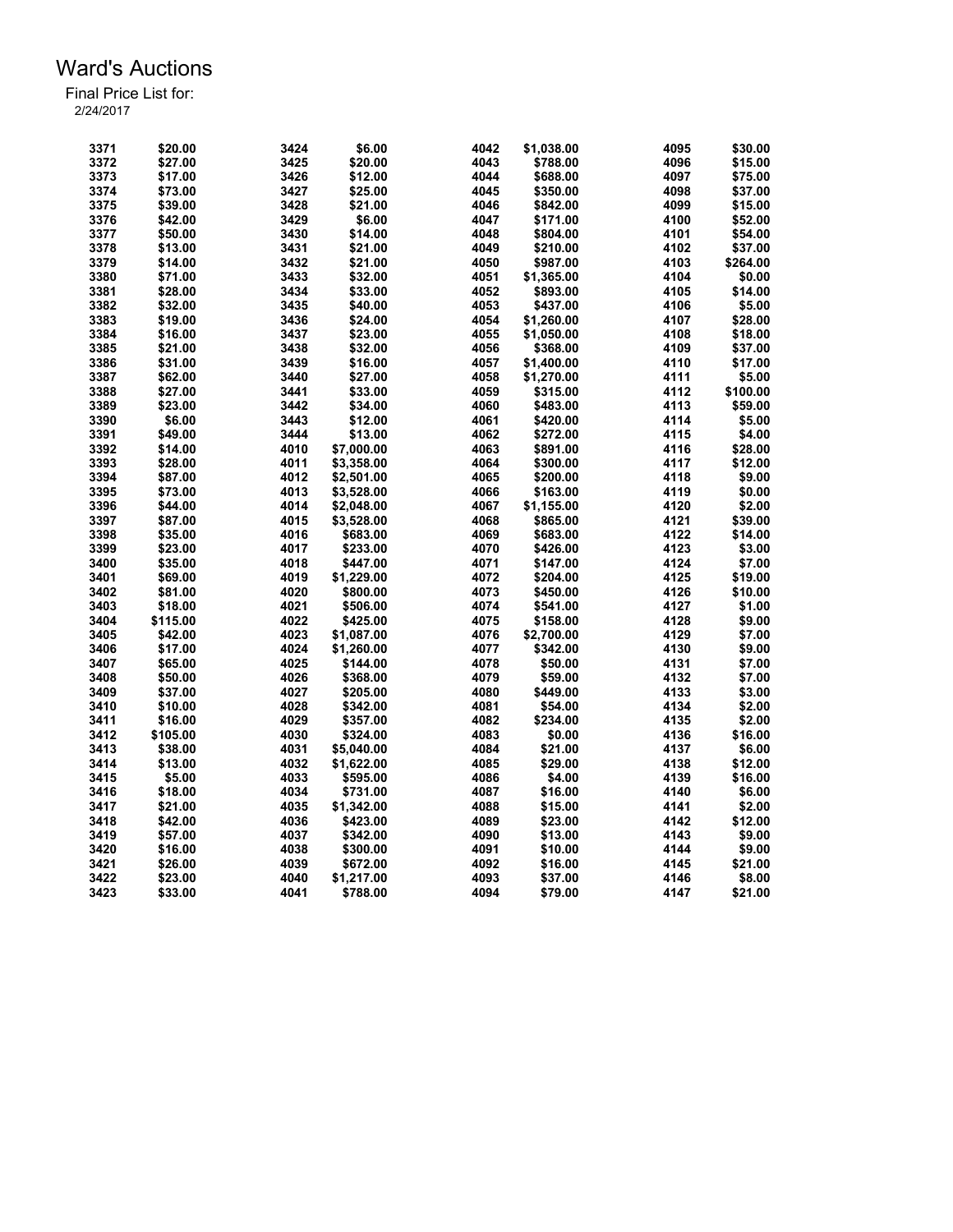| 4148 | \$14.00 | 4201 | \$7.00   | 4254 | \$7.00            | 4307 | \$0.00   |
|------|---------|------|----------|------|-------------------|------|----------|
| 4149 | \$4.00  | 4202 | \$7.00   | 4255 | \$11.00           | 4308 | \$10.00  |
| 4150 | \$67.00 | 4203 | \$53.00  | 4256 | \$4.00            | 4309 | \$0.00   |
| 4151 | \$9.00  | 4204 | \$9.00   | 4257 | \$2.00            | 4310 | \$15.00  |
| 4152 | \$10.00 | 4205 | \$6.00   | 4258 | \$44.00           | 4311 | \$0.00   |
| 4153 | \$3.00  | 4206 | \$6.00   | 4259 | \$19.00           | 4312 | \$19.00  |
| 4154 | \$23.00 | 4207 | \$9.00   | 4260 | \$15.00           | 4313 | \$0.00   |
| 4155 | \$10.00 | 4208 | \$6.00   | 4261 | \$0.00            | 4314 | \$3.00   |
| 4156 | \$7.00  | 4209 | \$29.00  | 4262 | \$5.00            | 4315 | \$2.00   |
| 4157 | \$16.00 | 4210 | \$14.00  | 4263 | \$79.00           | 4316 | \$28.00  |
| 4158 | \$5.00  | 4211 | \$7.00   | 4264 | \$81.00           | 4317 | \$12.00  |
| 4159 | \$3.00  | 4212 | \$12.00  | 4265 | \$20.00           | 4318 | \$8.00   |
| 4160 | \$2.00  | 4213 | \$7.00   | 4266 | \$17.00           | 4319 | \$6.00   |
|      |         |      |          | 4267 |                   | 4320 |          |
| 4161 | \$8.00  | 4214 | \$9.00   | 4268 | \$7.00<br>\$16.00 | 4321 | \$8.00   |
| 4162 | \$2.00  | 4215 | \$3.00   |      |                   |      | \$9.00   |
| 4163 | \$2.00  | 4216 | \$142.00 | 4269 | \$6.00            | 4322 | \$17.00  |
| 4164 | \$3.00  | 4217 | \$3.00   | 4270 | \$15.00           | 4323 | \$19.00  |
| 4165 | \$10.00 | 4218 | \$5.00   | 4271 | \$10.00           | 4324 | \$11.00  |
| 4166 | \$14.00 | 4219 | \$53.00  | 4272 | \$10.00           | 4325 | \$27.00  |
| 4167 | \$5.00  | 4220 | \$6.00   | 4273 | \$0.00            | 4326 | \$7.00   |
| 4168 | \$3.00  | 4221 | \$10.00  | 4274 | \$5.00            | 4327 | \$42.00  |
| 4169 | \$5.00  | 4222 | \$44.00  | 4275 | \$0.00            | 4328 | \$6.00   |
| 4170 | \$5.00  | 4223 | \$90.00  | 4276 | \$1.00            | 4329 | \$5.00   |
| 4171 | \$3.00  | 4224 | \$28.00  | 4277 | \$18.00           | 4330 | \$107.00 |
| 4172 | \$9.00  | 4225 | \$152.00 | 4278 | \$0.00            | 4331 | \$9.00   |
| 4173 | \$11.00 | 4226 | \$321.00 | 4279 | \$54.00           | 4332 | \$11.00  |
| 4174 | \$2.00  | 4227 | \$0.00   | 4280 | \$0.00            | 4333 | \$23.00  |
| 4175 | \$3.00  | 4228 | \$0.00   | 4281 | \$15.00           | 4334 | \$53.00  |
| 4176 | \$6.00  | 4229 | \$0.00   | 4282 | \$0.00            | 4335 | \$35.00  |
| 4177 | \$3.00  | 4230 | \$37.00  | 4283 | \$27.00           | 4336 | \$36.00  |
| 4178 | \$7.00  | 4231 | \$24.00  | 4284 | \$6.00            | 4337 | \$36.00  |
| 4179 | \$27.00 | 4232 | \$16.00  | 4285 | \$10.00           | 4338 | \$39.00  |
| 4180 | \$4.00  | 4233 | \$0.00   | 4286 | \$0.00            | 4339 | \$32.00  |
| 4181 | \$8.00  | 4234 | \$10.00  | 4287 | \$16.00           | 4340 | \$15.00  |
|      |         |      |          | 4288 | \$0.00            | 4341 |          |
| 4182 | \$13.00 | 4235 | \$0.00   |      |                   |      | \$23.00  |
| 4183 | \$4.00  | 4236 | \$0.00   | 4289 | \$0.00            | 4342 | \$69.00  |
| 4184 | \$4.00  | 4237 | \$6.00   | 4290 | \$0.00            | 4343 | \$24.00  |
| 4185 | \$2.00  | 4238 | \$8.00   | 4291 | \$15.00           | 4344 | \$28.00  |
| 4186 | \$2.00  | 4239 | \$15.00  | 4292 | \$13.00           | 4345 | \$4.00   |
| 4187 | \$15.00 | 4240 | \$69.00  | 4293 | \$10.00           | 4346 | \$31.00  |
| 4188 | \$7.00  | 4241 | \$18.00  | 4294 | \$27.00           | 4347 | \$2.00   |
| 4189 | \$19.00 | 4242 | \$13.00  | 4295 | \$17.00           | 4348 | \$13.00  |
| 4190 | \$15.00 | 4243 | \$0.00   | 4296 | \$7.00            | 4349 | \$2.00   |
| 4191 | \$5.00  | 4244 | \$8.00   | 4297 | \$37.00           | 4350 | \$2.00   |
| 4192 | \$4.00  | 4245 | \$31.00  | 4298 | \$48.00           | 4351 | \$2.00   |
| 4193 | \$20.00 | 4246 | \$15.00  | 4299 | \$39.00           | 4352 | \$31.00  |
| 4194 | \$2.00  | 4247 | \$11.00  | 4300 | \$37.00           | 4353 | \$9.00   |
| 4195 | \$6.00  | 4248 | \$13.00  | 4301 | \$13.00           | 4354 | \$6.00   |
| 4196 | \$2.00  | 4249 | \$20.00  | 4302 | \$14.00           | 4355 | \$11.00  |
| 4197 | \$4.00  | 4250 | \$25.00  | 4303 | \$0.00            | 4356 | \$17.00  |
| 4198 | \$2.00  | 4251 | \$32.00  | 4304 | \$0.00            | 4357 | \$9.00   |
| 4199 | \$3.00  | 4252 | \$26.00  | 4305 | \$10.00           | 4358 | \$40.00  |
| 4200 | \$9.00  | 4253 | \$28.00  | 4306 | \$10.00           | 4359 | \$32.00  |
|      |         |      |          |      |                   |      |          |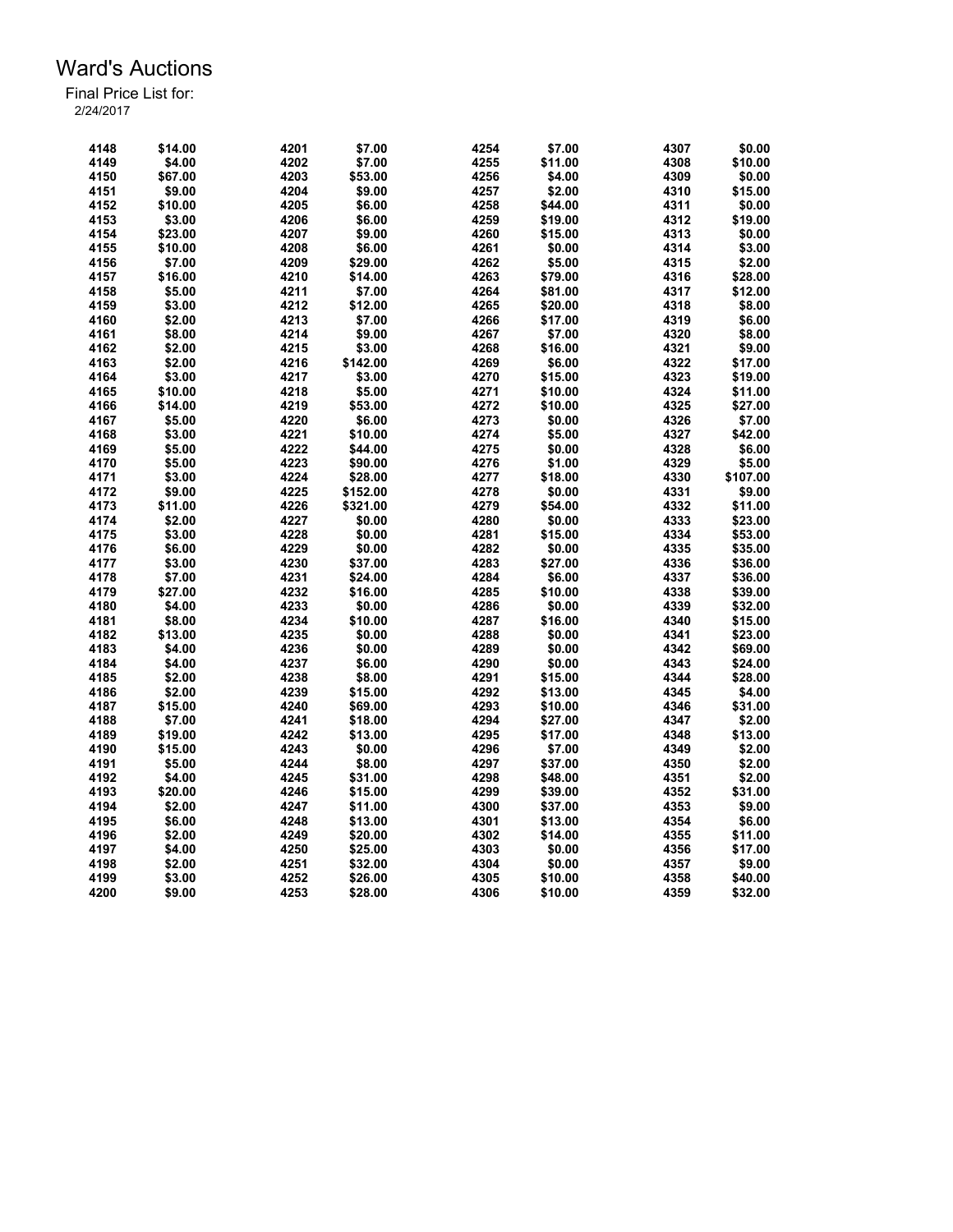| 4360 | \$17.00  | 4413 | \$5.00   | 4465 | \$7.00   | 4518 | \$37.00  |
|------|----------|------|----------|------|----------|------|----------|
| 4361 | \$5.00   | 4414 | \$23.00  | 4466 | \$30.00  | 4519 | \$139.00 |
| 4362 | \$11.00  | 4415 | \$26.00  | 4467 | \$0.00   | 4520 | \$133.00 |
| 4363 | \$20.00  | 4416 | \$8.00   | 4468 | \$3.00   | 4521 | \$107.00 |
| 4364 | \$18.00  | 4417 | \$9.00   | 4469 | \$3.00   | 4522 | \$280.00 |
| 4365 | \$4.00   | 4418 | \$17.00  | 4470 | \$13.00  | 4523 | \$30.00  |
| 4366 | \$1.00   | 4419 | \$45.00  | 4471 | \$3.00   | 4524 | \$50.00  |
| 4367 | \$9.00   | 4420 | \$11.00  | 4472 | \$3.00   | 4525 | \$21.00  |
| 4368 | \$2.00   | 4421 | \$5.00   | 4473 | \$6.00   | 4526 | \$34.00  |
| 4369 | \$5.00   | 4422 | \$2.00   | 4474 | \$7.00   | 4527 | \$69.00  |
| 4370 | \$9.00   | 4423 | \$7.00   | 4475 | \$0.00   | 4528 | \$21.00  |
| 4371 | \$16.00  | 4424 | \$16.00  | 4476 | \$1.00   | 4529 | \$16.00  |
| 4372 | \$16.00  | 4425 | \$6.00   | 4477 | \$2.00   | 4530 | \$37.00  |
| 4373 | \$6.00   | 4426 | \$6.00   | 4478 | \$13.00  | 4531 | \$31.00  |
| 4374 | \$9.00   | 4427 | \$44.00  | 4479 | \$0.00   | 4532 | \$17.00  |
| 4375 | \$7.00   | 4428 | \$23.00  | 4480 | \$4.00   | 4533 | \$10.00  |
| 4376 | \$30.00  | 4429 | \$23.00  | 4481 | \$48.00  | 4534 | \$32.00  |
| 4377 | \$90.00  | 4430 | \$10.00  | 4482 | \$48.00  | 4535 | \$25.00  |
| 4378 | \$69.00  | 4431 | \$10.00  | 4483 | \$13.00  | 4536 | \$36.00  |
|      |          | 4432 |          | 4484 |          | 4537 |          |
| 4379 | \$113.00 |      | \$10.00  |      | \$26.00  |      | \$37.00  |
| 4380 | \$102.00 | 4433 | \$9.00   | 4485 | \$5.00   | 4538 | \$31.00  |
| 4381 | \$44.00  | 4434 | \$8.00   | 4486 | \$42.00  | 4539 | \$21.00  |
| 4382 | \$33.00  | 4435 | \$10.00  | 4487 | \$4.00   | 4540 | \$27.00  |
| 4383 | \$37.00  | 4436 | \$10.00  | 4488 | \$2.00   | 4541 | \$15.00  |
| 4384 | \$62.00  | 4437 | \$3.00   | 4489 | \$6.00   | 4542 | \$38.00  |
| 4385 | \$197.00 | 4438 | \$3.00   | 4490 | \$3.00   | 4543 | \$27.00  |
| 4386 | \$101.00 | 4439 | \$21.00  | 4491 | \$5.00   | 4544 | \$25.00  |
| 4387 | \$10.00  | 4440 | \$4.00   | 4492 | \$21.00  | 4545 | \$35.00  |
| 4388 | \$37.00  | 4441 | \$3.00   | 4493 | \$12.00  | 4546 | \$55.00  |
| 4389 | \$25.00  | 4442 | \$10.00  | 4494 | \$21.00  | 4547 | \$34.00  |
| 4390 | \$38.00  | 4443 | \$23.00  | 4495 | \$11.00  | 4548 | \$20.00  |
| 4391 | \$12.00  | 4444 | \$9.00   | 4496 | \$16.00  | 4549 | \$35.00  |
| 4392 | \$13.00  | 4445 | \$19.00  | 4497 | \$17.00  | 4550 | \$40.00  |
| 4393 | \$12.00  | 4445 | \$0.00   | 4498 | \$23.00  | 4551 | \$47.00  |
| 4394 | \$6.00   | 4446 | \$29.00  | 4499 | \$22.00  | 4552 | \$36.00  |
| 4395 | \$23.00  | 4447 | \$25.00  | 4500 | \$12.00  | 4553 | \$42.00  |
| 4396 | \$9.00   | 4448 | \$46.00  | 4501 | \$11.00  | 4554 | \$473.00 |
| 4397 | \$21.00  | 4449 | \$6.00   | 4502 | \$16.00  | 4555 | \$30.00  |
| 4398 | \$21.00  | 4450 | \$10.00  | 4503 | \$0.00   | 4556 | \$32.00  |
| 4399 | \$40.00  | 4451 | \$12.00  | 4504 | \$59.00  | 4557 | \$21.00  |
| 4400 | \$0.00   | 4452 | \$7.00   | 4505 | \$77.00  | 4558 | \$32.00  |
| 4401 | \$5.00   | 4453 | \$30.00  | 4506 | \$33.00  | 4559 | \$21.00  |
| 4402 | \$0.00   | 4454 | \$16.00  | 4507 | \$35.00  | 4560 | \$29.00  |
| 4403 | \$0.00   | 4455 | \$3.00   | 4508 | \$29.00  | 4561 | \$16.00  |
| 4404 | \$17.00  | 4456 | \$4.00   | 4509 | \$32.00  | 4562 | \$19.00  |
| 4405 | \$10.00  | 4457 | \$0.00   | 4510 | \$105.00 | 4563 | \$23.00  |
| 4406 | \$25.00  | 4458 | \$315.00 | 4511 | \$73.00  | 4564 | \$46.00  |
| 4407 | \$0.00   | 4459 | \$2.00   | 4512 | \$0.00   | 4565 | \$50.00  |
| 4408 | \$11.00  | 4460 | \$3.00   | 4513 | \$74.00  | 4566 | \$42.00  |
| 4409 | \$6.00   | 4461 | \$4.00   | 4514 | \$42.00  | 4567 | \$76.00  |
| 4410 | \$5.00   | 4462 | \$9.00   | 4515 | \$53.00  | 4568 | \$38.00  |
| 4411 | \$17.00  | 4463 | \$53.00  | 4516 | \$60.00  | 4569 | \$0.00   |
| 4412 | \$7.00   | 4464 | \$13.00  | 4517 | \$79.00  | 4570 | \$473.00 |
|      |          |      |          |      |          |      |          |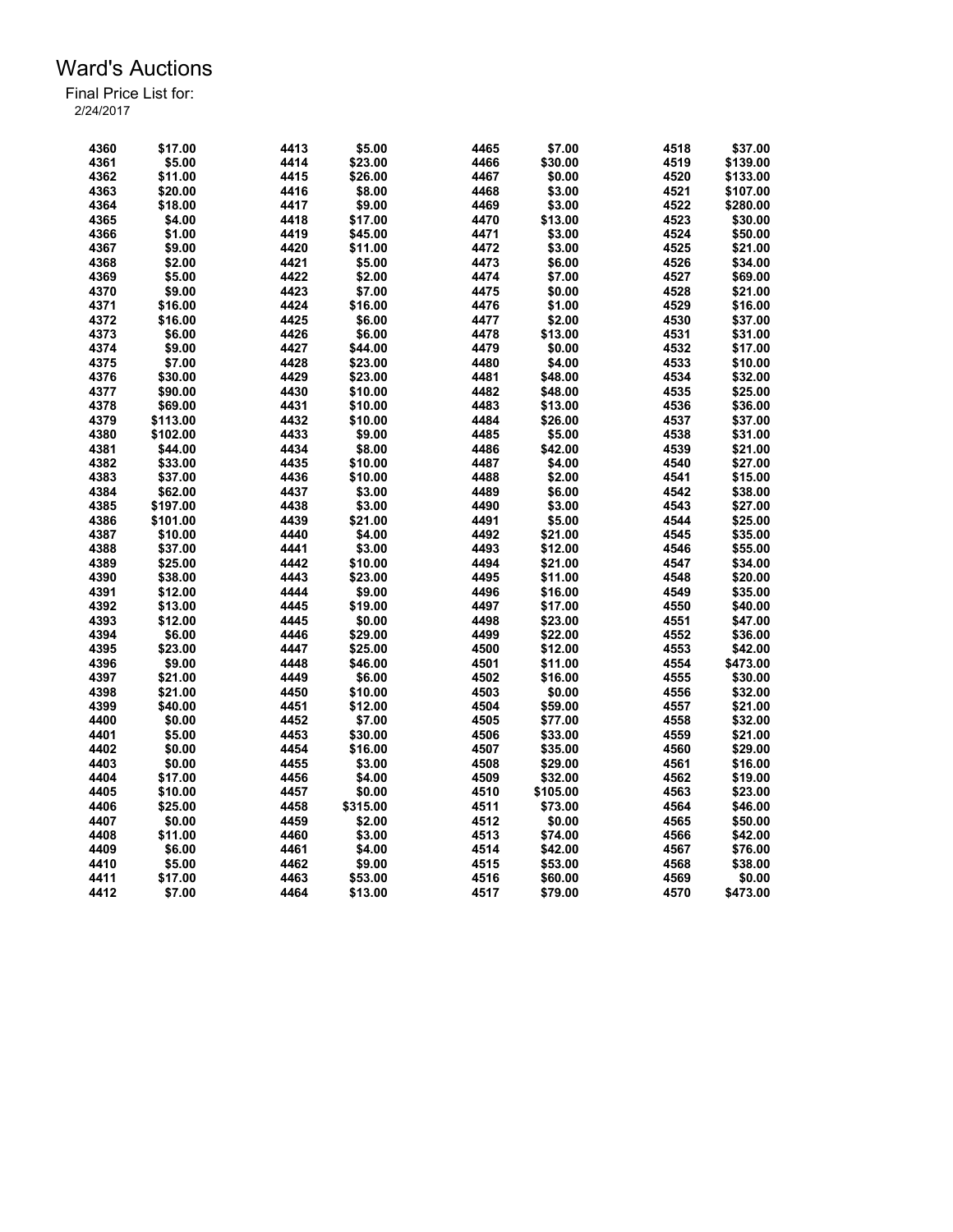| 4571 | \$225.00 | 4624 | \$31.00  | 4677 | \$10.00  | 4730 | \$25.00  |
|------|----------|------|----------|------|----------|------|----------|
| 4572 | \$113.00 | 4625 | \$25.00  | 4678 | \$10.00  | 4731 | \$31.00  |
| 4573 | \$44.00  | 4626 | \$17.00  | 4679 | \$10.00  | 4732 | \$32.00  |
| 4574 | \$42.00  | 4627 | \$37.00  | 4680 | \$23.00  | 4733 | \$152.00 |
| 4575 | \$32.00  | 4628 | \$17.00  | 4681 | \$46.00  | 4734 | \$10.00  |
| 4576 | \$50.00  | 4629 | \$21.00  | 4682 | \$25.00  | 4735 | \$18.00  |
| 4577 | \$42.00  | 4630 | \$127.00 | 4683 | \$0.00   | 4736 | \$16.00  |
| 4578 | \$44.00  | 4631 | \$42.00  | 4684 | \$0.00   | 4737 | \$50.00  |
| 4579 | \$113.00 | 4632 | \$15.00  | 4685 | \$15.00  | 4738 | \$24.00  |
| 4580 | \$343.00 | 4633 | \$17.00  | 4686 | \$94.00  | 4739 | \$15.00  |
| 4581 | \$473.00 | 4634 | \$23.00  | 4687 | \$54.00  | 4740 | \$33.00  |
| 4582 | \$49.00  | 4635 | \$15.00  | 4688 | \$33.00  | 4741 | \$10.00  |
| 4583 | \$18.00  | 4636 | \$38.00  | 4689 | \$35.00  | 4742 | \$13.00  |
| 4584 | \$44.00  | 4637 | \$15.00  | 4690 | \$45.00  | 4743 | \$47.00  |
| 4585 | \$11.00  | 4638 | \$15.00  | 4691 | \$20.00  | 4744 | \$9.00   |
| 4586 | \$81.00  | 4639 | \$33.00  | 4692 | \$15.00  | 4745 | \$30.00  |
| 4587 | \$63.00  | 4640 | \$31.00  | 4693 | \$21.00  | 4746 | \$0.00   |
| 4588 | \$34.00  | 4641 | \$0.00   | 4694 | \$32.00  | 4747 | \$10.00  |
| 4589 | \$45.00  | 4642 | \$24.00  | 4695 | \$26.00  | 4748 | \$105.00 |
|      |          |      |          |      |          |      |          |
| 4590 | \$155.00 | 4643 | \$15.00  | 4696 | \$0.00   | 4749 | \$0.00   |
| 4591 | \$75.00  | 4644 | \$24.00  | 4697 | \$33.00  | 4750 | \$31.00  |
| 4592 | \$53.00  | 4645 | \$16.00  | 4698 | \$15.00  | 4751 | \$0.00   |
| 4593 | \$67.00  | 4646 | \$11.00  | 4699 | \$16.00  | 4752 | \$15.00  |
| 4594 | \$40.00  | 4647 | \$35.00  | 4700 | \$15.00  | 4753 | \$19.00  |
| 4595 | \$217.00 | 4648 | \$48.00  | 4701 | \$19.00  | 4754 | \$16.00  |
| 4596 | \$105.00 | 4649 | \$10.00  | 4702 | \$30.00  | 4755 | \$39.00  |
| 4597 | \$40.00  | 4650 | \$21.00  | 4703 | \$21.00  | 4756 | \$37.00  |
| 4598 | \$133.00 | 4651 | \$117.00 | 4704 | \$21.00  | 4757 | \$105.00 |
| 4599 | \$95.00  | 4652 | \$10.00  | 4705 | \$15.00  | 4758 | \$15.00  |
| 4600 | \$105.00 | 4653 | \$14.00  | 4706 | \$102.00 | 4759 | \$23.00  |
| 4601 | \$53.00  | 4654 | \$10.00  | 4707 | \$34.00  | 4760 | \$11.00  |
| 4602 | \$75.00  | 4655 | \$42.00  | 4708 | \$10.00  | 4761 | \$50.00  |
| 4603 | \$37.00  | 4656 | \$116.00 | 4709 | \$13.00  | 4762 | \$60.00  |
| 4604 | \$30.00  | 4657 | \$10.00  | 4710 | \$17.00  | 4763 | \$79.00  |
| 4605 | \$77.00  | 4658 | \$23.00  | 4711 | \$35.00  | 4764 | \$23.00  |
| 4606 | \$186.00 | 4659 | \$55.00  | 4712 | \$11.00  | 4765 | \$53.00  |
| 4607 | \$167.00 | 4660 | \$0.00   | 4713 | \$17.00  | 4766 | \$21.00  |
| 4608 | \$30.00  | 4661 | \$14.00  | 4714 | \$10.00  | 4767 | \$23.00  |
| 4609 | \$116.00 | 4662 | \$20.00  | 4715 | \$0.00   | 4768 | \$10.00  |
| 4610 | \$38.00  | 4663 | \$10.00  | 4716 | \$47.00  | 4769 | \$16.00  |
| 4611 | \$0.00   | 4664 | \$10.00  | 4717 | \$0.00   | 4770 | \$20.00  |
| 4612 | \$93.00  | 4665 | \$10.00  | 4718 | \$54.00  | 4771 | \$26.00  |
| 4613 | \$111.00 | 4666 | \$23.00  | 4719 | \$12.00  | 4772 | \$35.00  |
| 4614 | \$39.00  | 4667 | \$32.00  | 4720 | \$9.00   | 4773 | \$27.00  |
| 4615 | \$35.00  | 4668 | \$0.00   | 4721 | \$23.00  | 4774 | \$13.00  |
| 4616 | \$30.00  | 4669 | \$10.00  | 4722 | \$65.00  | 4775 | \$10.00  |
| 4617 | \$33.00  | 4670 | \$24.00  | 4723 | \$33.00  | 4776 | \$13.00  |
| 4618 | \$49.00  | 4671 | \$14.00  | 4724 | \$15.00  | 4777 | \$10.00  |
| 4619 | \$21.00  | 4672 | \$10.00  | 4725 | \$23.00  | 4778 | \$38.00  |
| 4620 | \$67.00  | 4673 | \$10.00  | 4726 | \$263.00 | 4779 | \$17.00  |
| 4621 | \$21.00  | 4674 | \$10.00  | 4727 | \$16.00  | 4780 | \$10.00  |
| 4622 | \$29.00  | 4675 | \$10.00  | 4728 | \$47.00  | 4781 | \$10.00  |
| 4623 | \$62.00  | 4676 | \$10.00  | 4729 | \$10.00  | 4782 | \$10.00  |
|      |          |      |          |      |          |      |          |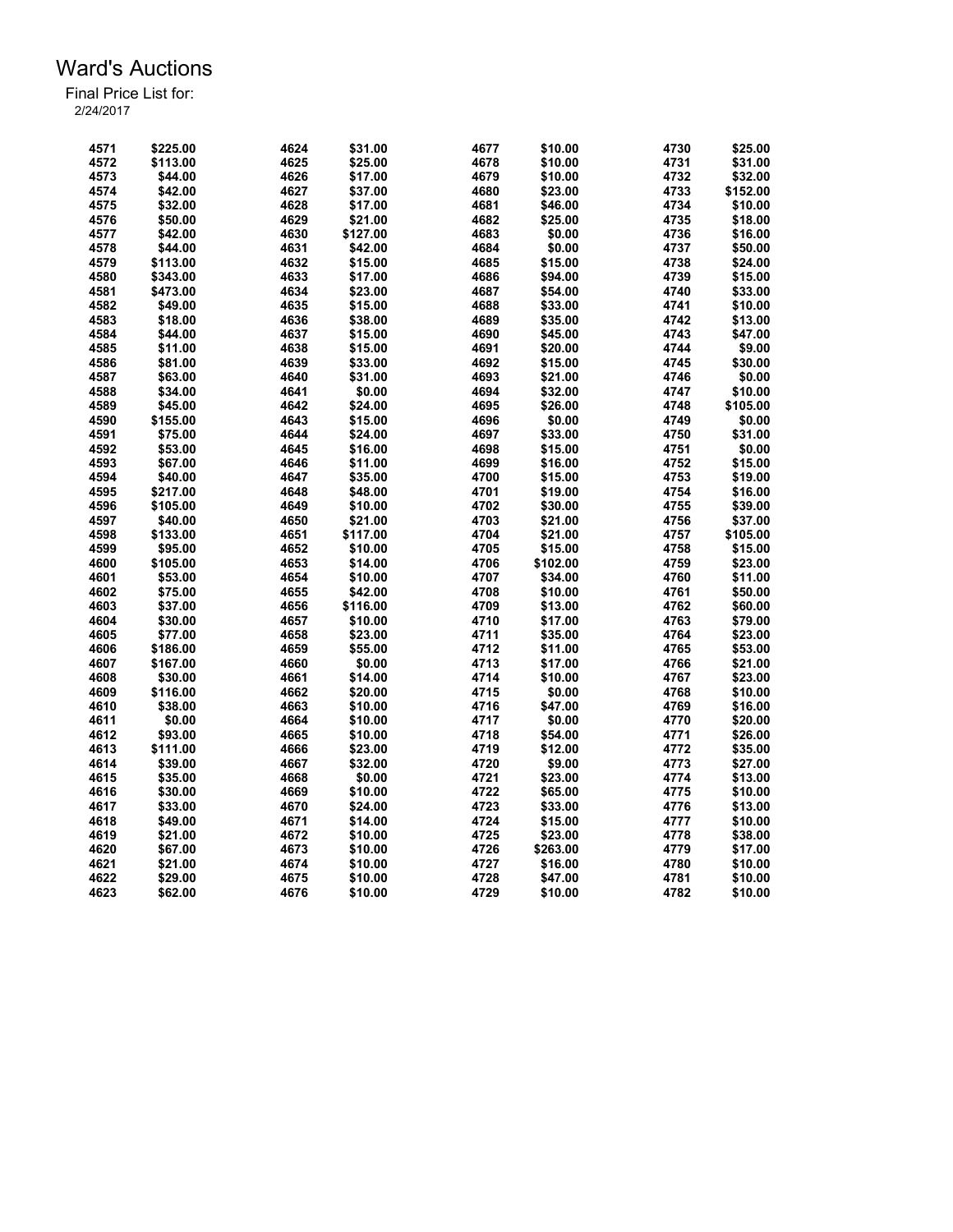| 4783 | \$13.00  | 4836 | \$32.00  | 5042         | \$8.00  | 5095 | \$0.00   |
|------|----------|------|----------|--------------|---------|------|----------|
| 4784 | \$24.00  | 4837 | \$44.00  | 5043         | \$16.00 | 5096 | \$16.00  |
| 4785 | \$20.00  | 4838 | \$55.00  | 5044         | \$6.00  | 5097 | \$54.00  |
| 4786 | \$83.00  | 4839 | \$13.00  | 5045         | \$15.00 | 5098 | \$0.00   |
| 4787 | \$16.00  | 4840 | \$70.00  | 5046         | \$30.00 | 5099 | \$4.00   |
| 4788 | \$0.00   | 4841 | \$191.00 | 5047         | \$1.00  | 5100 | \$6.00   |
| 4789 | \$19.00  | 4842 | \$73.00  | 5048         | \$5.00  | 5101 | \$3.00   |
| 4790 | \$10.00  | 4843 | \$50.00  | 5049         | \$6.00  | 5102 | \$3.00   |
| 4791 | \$15.00  | 4844 | \$105.00 | 5050         | \$6.00  | 5103 | \$3.00   |
| 4792 | \$24.00  | 4845 | \$157.00 | 5051         | \$5.00  | 5104 | \$5.00   |
| 4793 | \$11.00  | 4846 | \$32.00  | 5052         | \$6.00  | 5105 | \$3.00   |
| 4794 | \$27.00  | 4847 | \$163.00 | 5053         | \$9.00  | 5106 | \$7.00   |
| 4795 | \$13.00  | 4848 | \$18.00  | 5054         | \$7.00  | 5107 | \$24.00  |
| 4796 | \$10.00  | 4849 | \$32.00  | 5055         | \$30.00 | 5108 | \$18.00  |
| 4797 | \$38.00  | 4850 | \$40.00  | 5056         | \$6.00  | 5109 | \$129.00 |
| 4798 | \$0.00   | 4851 | \$35.00  | 5057         | \$6.00  | 5110 | \$185.00 |
| 4799 | \$16.00  | 4852 | \$117.00 | 5058         | \$9.00  | 5111 | \$37.00  |
| 4800 | \$38.00  | 4853 | \$158.00 | 5059         | \$0.00  | 5112 | \$105.00 |
|      |          |      |          | 5060         | \$20.00 |      |          |
| 4801 | \$79.00  | 4854 | \$367.00 |              |         | 5113 | \$21.00  |
| 4802 | \$36.00  | 4855 | \$549.00 | 5061<br>5062 | \$37.00 | 5114 | \$21.00  |
| 4803 | \$19.00  | 4856 | \$81.00  |              | \$6.00  | 5115 | \$5.00   |
| 4804 | \$127.00 | 5010 | \$16.00  | 5063         | \$6.00  | 5116 | \$5.00   |
| 4805 | \$49.00  | 5011 | \$17.00  | 5064         | \$11.00 | 5117 | \$7.00   |
| 4806 | \$35.00  | 5012 | \$32.00  | 5065         | \$8.00  | 5118 | \$11.00  |
| 4807 | \$31.00  | 5013 | \$30.00  | 5066         | \$5.00  | 5119 | \$7.00   |
| 4808 | \$12.00  | 5014 | \$0.00   | 5067         | \$6.00  | 5120 | \$47.00  |
| 4809 | \$37.00  | 5015 | \$33.00  | 5068         | \$6.00  | 5121 | \$47.00  |
| 4810 | \$47.00  | 5016 | \$15.00  | 5069         | \$6.00  | 5122 | \$34.00  |
| 4811 | \$0.00   | 5017 | \$0.00   | 5070         | \$3.00  | 5123 | \$10.00  |
| 4812 | \$54.00  | 5018 | \$21.00  | 5071         | \$24.00 | 5124 | \$0.00   |
| 4813 | \$44.00  | 5019 | \$42.00  | 5072         | \$6.00  | 5125 | \$175.00 |
| 4814 | \$48.00  | 5020 | \$25.00  | 5073         | \$0.00  | 5126 | \$10.00  |
| 4815 | \$21.00  | 5021 | \$31.00  | 5074         | \$0.00  | 5127 | \$81.00  |
| 4816 | \$25.00  | 5022 | \$116.00 | 5075         | \$5.00  | 5128 | \$107.00 |
| 4817 | \$56.00  | 5023 | \$135.00 | 5076         | \$3.00  | 5129 | \$10.00  |
| 4818 | \$27.00  | 5024 | \$84.00  | 5077         | \$9.00  | 5130 | \$3.00   |
| 4819 | \$29.00  | 5025 | \$63.00  | 5078         | \$6.00  | 5131 | \$4.00   |
| 4820 | \$52.00  | 5026 | \$63.00  | 5079         | \$7.00  | 5132 | \$41.00  |
| 4821 | \$15.00  | 5027 | \$65.00  | 5080         | \$4.00  | 5133 | \$10.00  |
| 4822 | \$87.00  | 5028 | \$13.00  | 5081         | \$8.00  | 5134 | \$0.00   |
| 4823 | \$0.00   | 5029 | \$32.00  | 5082         | \$16.00 | 5135 | \$27.00  |
| 4824 | \$36.00  | 5030 | \$32.00  | 5083         | \$6.00  | 5136 | \$0.00   |
| 4825 | \$18.00  | 5031 | \$10.00  | 5084         | \$7.00  | 5137 | \$185.00 |
| 4826 | \$50.00  | 5032 | \$16.00  | 5085         | \$1.00  | 5138 | \$108.00 |
| 4827 | \$33.00  | 5033 | \$5.00   | 5086         | \$15.00 | 5139 | \$5.00   |
| 4828 | \$18.00  | 5034 | \$18.00  | 5087         | \$4.00  | 5140 | \$34.00  |
| 4829 | \$13.00  | 5035 | \$10.00  | 5088         | \$6.00  | 5141 | \$12.00  |
| 4830 | \$23.00  | 5036 | \$11.00  | 5089         | \$4.00  | 5142 | \$3.00   |
| 4831 | \$35.00  | 5037 | \$13.00  | 5090         | \$4.00  | 5143 | \$2.00   |
| 4832 | \$47.00  | 5038 | \$34.00  | 5091         | \$3.00  | 5144 | \$23.00  |
| 4833 | \$47.00  | 5039 | \$5.00   | 5092         | \$0.00  | 5145 | \$0.00   |
| 4834 | \$32.00  | 5040 | \$27.00  | 5093         | \$0.00  | 5146 | \$32.00  |
| 4835 | \$44.00  | 5041 | \$5.00   | 5094         | \$0.00  | 5147 | \$18.00  |
|      |          |      |          |              |         |      |          |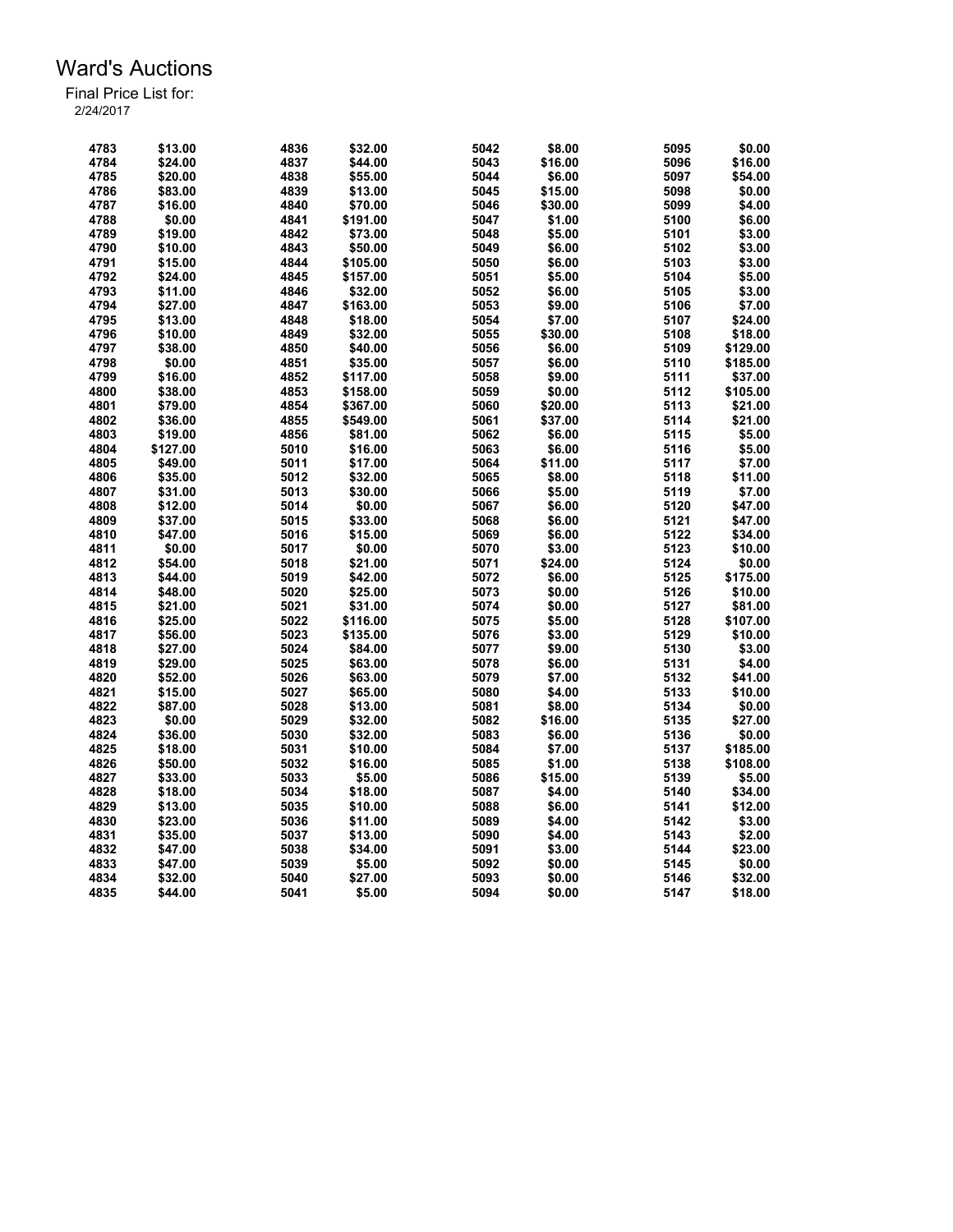| 5148 | \$19.00  | 5201 | \$10.00  | 6043 | \$176.00 | 6096 | \$104.00 |
|------|----------|------|----------|------|----------|------|----------|
| 5149 | \$2.00   | 5202 | \$20.00  | 6044 | \$142.00 | 6097 | \$40.00  |
| 5150 | \$55.00  | 5203 | \$0.00   | 6045 | \$222.00 | 6098 | \$399.00 |
| 5151 | \$158.00 | 5204 | \$16.00  | 6046 | \$683.00 | 6099 | \$0.00   |
| 5152 | \$24.00  | 5205 | \$11.00  | 6047 | \$210.00 | 6100 | \$159.00 |
| 5153 | \$5.00   | 5206 | \$79.00  | 6048 | \$394.00 | 6101 | \$18.00  |
| 5154 | \$28.00  | 5207 | \$15.00  | 6049 | \$184.00 | 6102 | \$91.00  |
| 5155 | \$6.00   | 5208 | \$17.00  | 6050 | \$129.00 | 6103 | \$16.00  |
| 5156 | \$7.00   | 5209 | \$17.00  | 6051 | \$84.00  | 6104 | \$10.00  |
| 5157 | \$15.00  | 5210 | \$9.00   | 6052 | \$0.00   | 6105 | \$63.00  |
| 5158 | \$6.00   | 5211 | \$15.00  | 6053 | \$105.00 | 6106 | \$73.00  |
| 5159 | \$0.00   | 5212 | \$0.00   | 6054 | \$49.00  | 6107 | \$69.00  |
| 5160 | \$13.00  | 5213 | \$0.00   | 6055 | \$79.00  | 6108 | \$42.00  |
| 5161 | \$42.00  | 5214 | \$6.00   | 6056 | \$111.00 | 6109 | \$84.00  |
| 5162 | \$89.00  | 5215 | \$6.00   | 6057 | \$221.00 | 6110 | \$57.00  |
| 5163 | \$32.00  | 5216 | \$11.00  | 6058 | \$100.00 | 6111 | \$45.00  |
| 5164 | \$6.00   | 5217 | \$63.00  | 6059 | \$20.00  | 6112 | \$132.00 |
| 5165 | \$4.00   | 5218 | \$17.00  | 6060 | \$74.00  | 6113 | \$400.00 |
| 5166 | \$7.00   | 5219 | \$63.00  | 6061 | \$210.00 | 6114 | \$63.00  |
|      |          |      |          |      |          |      |          |
| 5167 | \$3.00   | 5220 | \$42.00  | 6062 | \$21.00  | 6115 | \$159.00 |
| 5168 | \$3.00   | 6010 | \$362.00 | 6063 | \$58.00  | 6116 | \$400.00 |
| 5169 | \$3.00   | 6011 | \$420.00 | 6064 | \$20.00  | 6117 | \$80.00  |
| 5170 | \$5.00   | 6012 | \$525.00 | 6065 | \$20.00  | 6118 | \$70.00  |
| 5171 | \$32.00  | 6013 | \$268.00 | 6066 | \$10.00  | 6119 | \$140.00 |
| 5172 | \$32.00  | 6014 | \$53.00  | 6067 | \$21.00  | 6120 | \$0.00   |
| 5173 | \$5.00   | 6015 | \$25.00  | 6068 | \$96.00  | 6121 | \$32.00  |
| 5174 | \$6.00   | 6016 | \$247.00 | 6069 | \$10.00  | 6122 | \$40.00  |
| 5175 | \$3.00   | 6017 | \$105.00 | 6070 | \$137.00 | 6123 | \$100.00 |
| 5176 | \$7.00   | 6018 | \$966.00 | 6071 | \$246.00 | 6124 | \$30.00  |
| 5177 | \$12.00  | 6019 | \$37.00  | 6072 | \$441.00 | 6125 | \$40.00  |
| 5178 | \$7.00   | 6020 | \$74.00  | 6073 | \$179.00 | 6126 | \$8.00   |
| 5179 | \$72.00  | 6021 | \$101.00 | 6074 | \$71.00  | 6127 | \$48.00  |
| 5180 | \$7.00   | 6022 | \$201.00 | 6075 | \$63.00  | 6128 | \$0.00   |
| 5181 | \$7.00   | 6023 | \$60.00  | 6076 | \$100.00 | 6129 | \$11.00  |
| 5182 | \$16.00  | 6024 | \$90.00  | 6077 | \$69.00  | 6130 | \$50.00  |
| 5183 | \$19.00  | 6025 | \$0.00   | 6078 | \$132.00 | 6131 | \$84.00  |
| 5184 | \$69.00  | 6026 | \$315.00 | 6079 | \$195.00 | 6132 | \$60.00  |
| 5185 | \$0.00   | 6027 | \$260.00 | 6080 | \$268.00 | 6133 | \$33.00  |
| 5186 | \$58.00  | 6028 | \$132.00 | 6081 | \$67.00  | 6134 | \$53.00  |
| 5187 | \$74.00  | 6029 | \$365.00 | 6082 | \$58.00  | 6135 | \$21.00  |
| 5188 | \$91.00  | 6030 | \$0.00   | 6083 | \$53.00  | 6136 | \$42.00  |
| 5189 | \$5.00   | 6031 | \$142.00 | 6084 | \$432.00 | 6137 | \$37.00  |
| 5190 | \$53.00  | 6032 | \$80.00  | 6085 | \$258.00 | 6138 | \$36.00  |
| 5191 | \$74.00  | 6033 | \$321.00 | 6086 | \$41.00  | 6139 | \$65.00  |
| 5192 |          | 6034 |          | 6087 | \$212.00 | 6140 | \$79.00  |
|      | \$105.00 |      | \$100.00 |      |          |      |          |
| 5193 | \$85.00  | 6035 | \$100.00 | 6088 | \$69.00  | 6141 | \$37.00  |
| 5194 | \$54.00  | 6036 | \$105.00 | 6089 | \$250.00 | 6142 | \$28.00  |
| 5195 | \$10.00  | 6037 | \$100.00 | 6090 | \$79.00  | 6143 | \$5.00   |
| 5196 | \$23.00  | 6038 | \$155.00 | 6091 | \$54.00  | 6144 | \$17.00  |
| 5197 | \$19.00  | 6039 | \$327.00 | 6092 | \$63.00  | 6145 | \$19.00  |
| 5198 | \$13.00  | 6040 | \$111.00 | 6093 | \$105.00 | 6146 | \$23.00  |
| 5199 | \$109.00 | 6041 | \$210.00 | 6094 | \$95.00  | 6147 | \$37.00  |
| 5200 | \$7.00   | 6042 | \$163.00 | 6095 | \$174.00 | 6148 | \$42.00  |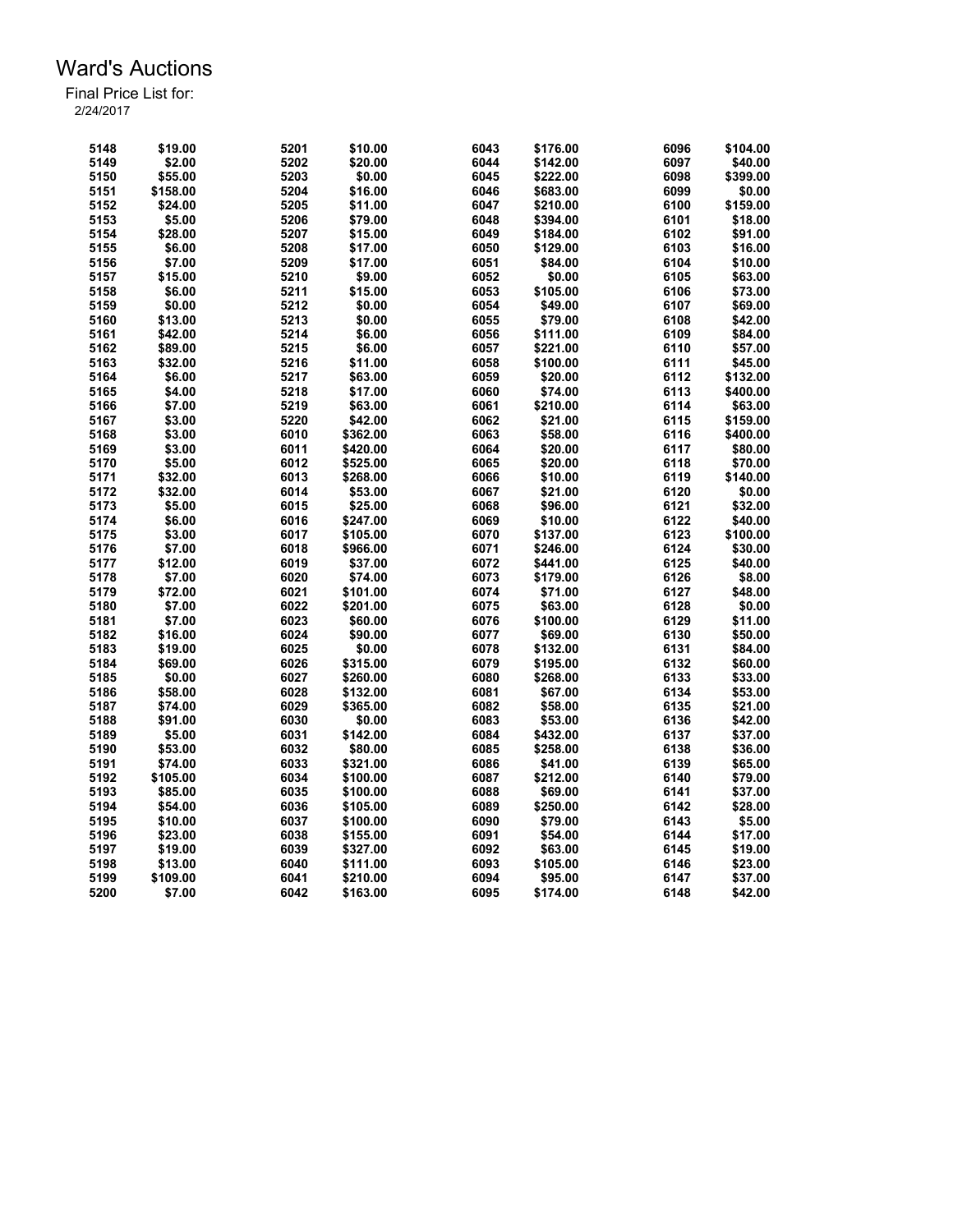| 6149 | \$20.00  | 7038 | \$20.00  | 7091 | \$40.00           | 7144 | \$0.00  |
|------|----------|------|----------|------|-------------------|------|---------|
| 6150 | \$16.00  | 7039 | \$84.00  | 7092 | \$30.00           | 7145 | \$0.00  |
| 6151 | \$78.00  | 7040 | \$0.00   | 7093 | \$41.00           | 7146 | \$21.00 |
| 6152 | \$53.00  | 7041 | \$23.00  | 7094 | \$117.00          | 7147 | \$0.00  |
| 6153 | \$27.00  | 7042 | \$16.00  | 7095 | \$11.00           | 7148 | \$6.00  |
| 6154 | \$11.00  | 7043 | \$45.00  | 7096 | \$8.00            | 7149 | \$8.00  |
| 6155 | \$2.00   | 7044 | \$24.00  | 7097 | \$42.00           | 7150 | \$0.00  |
| 6156 | \$20.00  | 7045 | \$53.00  | 7098 | \$4.00            | 7151 | \$0.00  |
| 6157 | \$2.00   | 7046 | \$45.00  | 7099 | \$4.00            | 7152 | \$4.00  |
| 6158 | \$13.00  | 7047 | \$14.00  | 7100 | \$37.00           | 7153 | \$48.00 |
| 6159 | \$17.00  | 7048 | \$0.00   | 7101 | \$4.00            | 7154 | \$0.00  |
| 6160 | \$27.00  | 7049 | \$0.00   | 7102 | \$6.00            | 7155 | \$0.00  |
| 6161 | \$21.00  | 7050 | \$14.00  | 7103 | \$9.00            | 7156 | \$0.00  |
| 6162 |          |      |          | 7104 | \$13.00           | 7157 | \$12.00 |
|      | \$21.00  | 7051 | \$48.00  |      |                   |      |         |
| 6163 | \$5.00   | 7052 | \$25.00  | 7105 | \$10.00           | 7158 | \$4.00  |
| 6164 | \$5.00   | 7053 | \$133.00 | 7106 | \$0.00            | 7159 | \$3.00  |
| 6165 | \$5.00   | 7054 | \$37.00  | 7107 | \$0.00            | 7160 | \$3.00  |
| 6166 | \$14.00  | 7055 | \$6.00   | 7108 | \$16.00           | 7161 | \$0.00  |
| 6167 | \$48.00  | 7056 | \$54.00  | 7109 | \$30.00           | 7162 | \$10.00 |
| 6168 | \$21.00  | 7057 | \$47.00  | 7110 | \$10.00           | 7163 | \$0.00  |
| 6169 | \$18.00  | 7058 | \$0.00   | 7111 | \$0.00            | 7164 | \$6.00  |
| 6170 | \$69.00  | 7059 | \$27.00  | 7112 | \$39.00           | 7165 | \$6.00  |
| 6171 | \$12.00  | 7060 | \$23.00  | 7113 | \$0.00            | 7166 | \$0.00  |
| 6172 | \$37.00  | 7061 | \$123.00 | 7114 | \$10.00           | 7167 | \$3.00  |
| 6173 | \$101.00 | 7062 | \$17.00  | 7115 | \$9.00            | 7168 | \$4.00  |
| 7010 | \$80.00  | 7063 | \$117.00 | 7116 | \$4.00            | 7169 | \$0.00  |
| 7011 | \$53.00  | 7064 | \$126.00 | 7117 | \$45.00           | 7170 | \$8.00  |
| 7012 | \$25.00  | 7065 | \$105.00 | 7118 | \$58.00           | 7171 | \$69.00 |
| 7013 | \$19.00  | 7066 | \$71.00  | 7119 | \$21.00           | 7172 | \$0.00  |
| 7014 | \$93.00  | 7067 | \$0.00   | 7120 | \$15.00           | 7173 | \$3.00  |
| 7015 | \$31.00  | 7068 | \$8.00   | 7121 | \$6.00            | 7174 | \$23.00 |
| 7016 | \$100.00 | 7069 | \$10.00  | 7122 | \$24.00           | 7175 | \$0.00  |
| 7017 | \$239.00 | 7070 | \$0.00   | 7123 | \$13.00           | 7176 | \$0.00  |
| 7018 | \$77.00  | 7071 | \$156.00 | 7124 | \$2.00            | 7177 | \$0.00  |
| 7019 | \$51.00  | 7072 | \$48.00  | 7125 | \$42.00           | 7178 | \$7.00  |
| 7020 | \$51.00  | 7073 | \$11.00  | 7126 | \$4.00            | 7179 | \$33.00 |
| 7021 | \$4.00   | 7074 | \$87.00  | 7127 | \$15.00           | 7180 | \$0.00  |
| 7022 | \$7.00   | 7075 | \$8.00   | 7128 | \$3.00            | 7181 | \$11.00 |
| 7023 | \$8.00   | 7076 | \$37.00  | 7129 | \$11.00           | 7182 | \$17.00 |
| 7024 | \$10.00  | 7077 | \$93.00  | 7130 |                   | 7183 | \$13.00 |
| 7025 |          |      |          | 7131 | \$0.00<br>\$11.00 | 7184 | \$4.00  |
| 7026 | \$21.00  | 7078 | \$27.00  |      |                   |      |         |
|      | \$11.00  | 7079 | \$18.00  | 7132 | \$32.00           | 7185 | \$16.00 |
| 7027 | \$46.00  | 7080 | \$12.00  | 7133 | \$26.00           | 7186 | \$16.00 |
| 7028 | \$0.00   | 7081 | \$0.00   | 7134 | \$44.00           | 7187 | \$6.00  |
| 7029 | \$16.00  | 7082 | \$53.00  | 7135 | \$6.00            | 7188 | \$21.00 |
| 7030 | \$79.00  | 7083 | \$19.00  | 7136 | \$3.00            | 7189 | \$2.00  |
| 7031 | \$0.00   | 7084 | \$20.00  | 7137 | \$50.00           | 7190 | \$0.00  |
| 7032 | \$5.00   | 7085 | \$18.00  | 7138 | \$11.00           | 7191 | \$2.00  |
| 7033 | \$221.00 | 7086 | \$10.00  | 7139 | \$0.00            | 7192 | \$6.00  |
| 7034 | \$32.00  | 7087 | \$15.00  | 7140 | \$60.00           | 7193 | \$0.00  |
| 7035 | \$296.00 | 7088 | \$40.00  | 7141 | \$6.00            | 7194 | \$0.00  |
| 7036 | \$34.00  | 7089 | \$65.00  | 7142 | \$0.00            | 7195 | \$17.00 |
| 7037 | \$15.00  | 7090 | \$65.00  | 7143 | \$105.00          | 7196 | \$7.00  |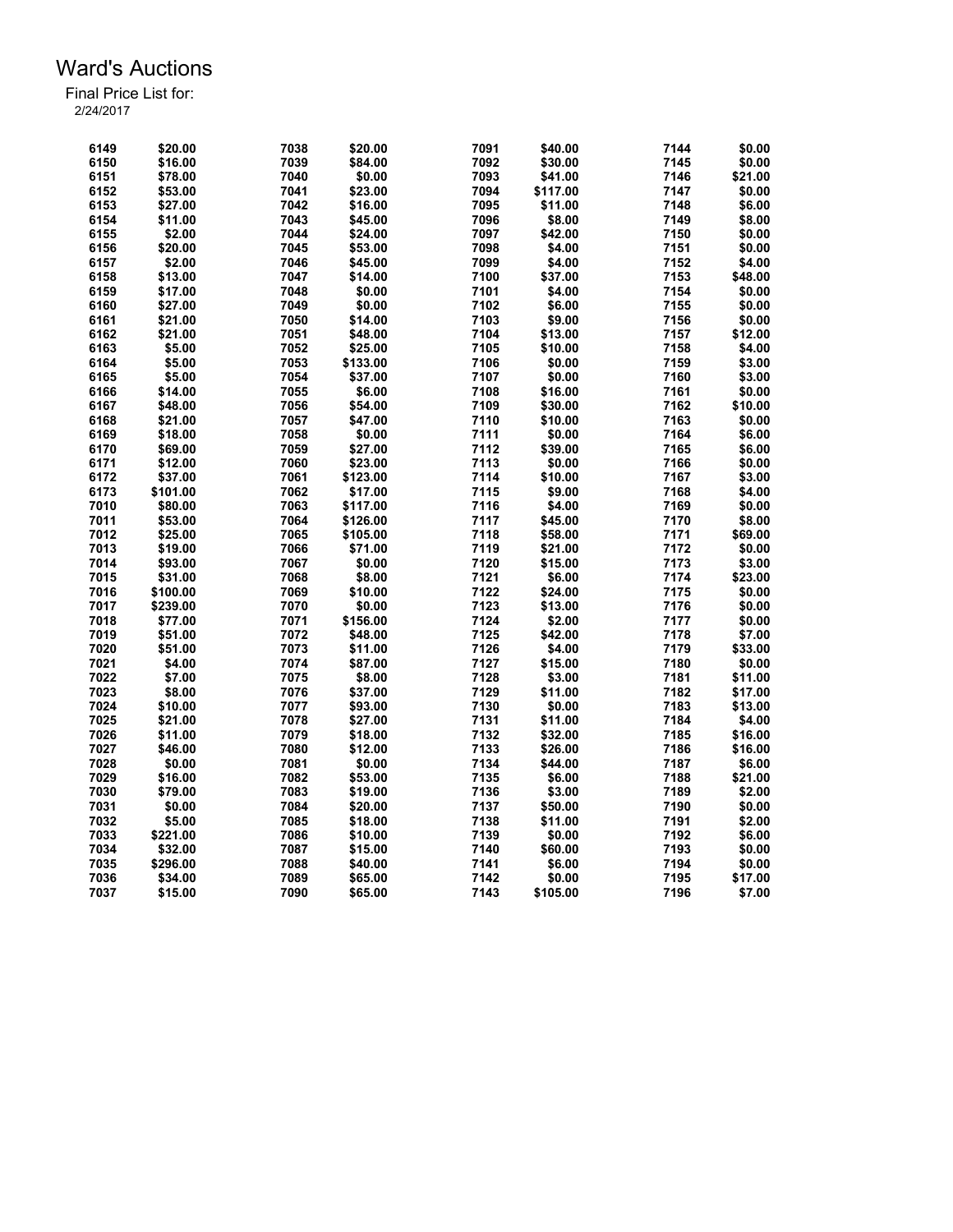| 7197 | \$181.00 | 7250 | \$0.00     | 8019 | \$105.00   | 8072         | \$30.00  |
|------|----------|------|------------|------|------------|--------------|----------|
| 7198 | \$0.00   | 7251 | \$0.00     | 8020 | \$180.00   | 8073         | \$200.00 |
| 7199 | \$8.00   | 7252 | \$0.00     | 8021 | \$41.00    | 8074         | \$21.00  |
| 7200 | \$9.00   | 7253 | \$0.00     | 8022 | \$184.00   | 8075         | \$0.00   |
| 7201 | \$6.00   | 7254 | \$0.00     | 8023 | \$21.00    | 8076         | \$100.00 |
|      |          | 7255 |            | 8024 |            |              |          |
| 7202 | \$8.00   |      | \$5.00     |      | \$27.00    | 8077<br>8078 | \$0.00   |
| 7203 | \$2.00   | 7256 | \$0.00     | 8025 | \$0.00     |              | \$79.00  |
| 7204 | \$16.00  | 7257 | \$20.00    | 8026 | \$1,000.00 | 8079         | \$25.00  |
| 7205 | \$42.00  | 7258 | \$4.00     | 8027 | \$2,236.00 | 8080         | \$50.00  |
| 7206 | \$16.00  | 7259 | \$42.00    | 8028 | \$4,410.00 | 8081         | \$0.00   |
| 7207 | \$80.00  | 7260 | \$3.00     | 8029 | \$350.00   | 8082         | \$25.00  |
| 7208 | \$10.00  | 7261 | \$2.00     | 8030 | \$1,582.00 | 8083         | \$16.00  |
| 7209 | \$0.00   | 7262 | \$20.00    | 8031 | \$0.00     | 8084         | \$25.00  |
| 7210 | \$0.00   | 7263 | \$20.00    | 8032 | \$750.00   | 8085         | \$65.00  |
| 7211 | \$6.00   | 7264 | \$9.00     | 8033 | \$620.00   | 8086         | \$42.00  |
| 7212 | \$120.00 | 7265 | \$16.00    | 8034 | \$1,668.00 | 8087         | \$16.00  |
| 7213 | \$0.00   | 7266 | \$21.00    | 8035 | \$107.00   | 8088         | \$0.00   |
| 7214 | \$1.00   | 7267 | \$25.00    | 8036 | \$210.00   | 8089         | \$25.00  |
| 7215 | \$0.00   | 7268 | \$81.00    | 8037 | \$184.00   | 8090         | \$0.00   |
| 7216 | \$23.00  | 7269 | \$0.00     | 8038 | \$32.00    | 8091         | \$18.00  |
| 7217 | \$0.00   | 7270 | \$29.00    | 8039 | \$210.00   | 8092         | \$10.00  |
| 7218 | \$39.00  | 7271 | \$15.00    | 8040 | \$44.00    | 8093         | \$88.00  |
| 7219 | \$16.00  | 7272 | \$15.00    | 8041 | \$51.00    | 8094         | \$21.00  |
| 7220 | \$53.00  | 7273 | \$20.00    | 8042 | \$15.00    | 8095         | \$10.00  |
| 7221 | \$6.00   | 7274 | \$18.00    | 8043 | \$42.00    | 8096         | \$10.00  |
| 7222 | \$0.00   | 7275 | \$16.00    | 8044 | \$41.00    | 8097         | \$55.00  |
| 7223 | \$24.00  | 7276 | \$0.00     | 8045 | \$200.00   | 8098         | \$51.00  |
| 7224 | \$11.00  | 7277 | \$0.00     | 8046 | \$525.00   | 8099         | \$27.00  |
|      |          |      |            |      |            |              |          |
| 7225 | \$48.00  | 7278 | \$8.00     | 8047 | \$938.00   | 8100         | \$10.00  |
| 7226 | \$0.00   | 7279 | \$17.00    | 8048 | \$987.00   | 8101         | \$199.00 |
| 7227 | \$17.00  | 7280 | \$21.00    | 8049 | \$1,050.00 | 8102         | \$100.00 |
| 7228 | \$20.00  | 7281 | \$11.00    | 8050 | \$0.00     | 8103         | \$111.00 |
| 7229 | \$0.00   | 7282 | \$16.00    | 8051 | \$998.00   | 8104         | \$105.00 |
| 7230 | \$4.00   | 7283 | \$33.00    | 8052 | \$471.00   | 8105         | \$50.00  |
| 7231 | \$0.00   | 7284 | \$11.00    | 8053 | \$84.00    | 8106         | \$150.00 |
| 7232 | \$0.00   | 7285 | \$10.00    | 8054 | \$983.00   | 8107         | \$116.00 |
| 7233 | \$2.00   | 7286 | \$16.00    | 8055 | \$74.00    | 8108         | \$133.00 |
| 7234 | \$3.00   | 7287 | \$21.00    | 8056 | \$2,700.00 | 8109         | \$10.00  |
| 7235 | \$13.00  | 7288 | \$23.00    | 8057 | \$163.00   | 8110         | \$30.00  |
| 7236 | \$0.00   | 7289 | \$18.00    | 8058 | \$411.00   | 8111         | \$79.00  |
| 7237 | \$0.00   | 7290 | \$27.00    | 8059 | \$350.00   | 8112         | \$0.00   |
| 7238 | \$10.00  | 7291 | \$27.00    | 8060 | \$588.00   | 8113         | \$10.00  |
| 7239 | \$12.00  | 7292 | \$50.00    | 8061 | \$1,470.00 | 8114         | \$5.00   |
| 7240 | \$6.00   | 7293 | \$23.00    | 8062 | \$99.00    | 8115         | \$32.00  |
| 7241 | \$4.00   | 8010 | \$2,678.00 | 8063 | \$81.00    | 8116         | \$0.00   |
| 7242 | \$3.00   | 8011 | \$326.00   | 8064 | \$129.00   | 8117         | \$24.00  |
| 7243 | \$0.00   | 8012 | \$930.00   | 8065 | \$42.00    | 8118         | \$5.00   |
| 7244 | \$11.00  | 8013 | \$210.00   | 8066 | \$394.00   | 8119         | \$10.00  |
| 7245 | \$11.00  | 8014 | \$1,000.00 | 8067 | \$290.00   | 8120         | \$21.00  |
| 7246 | \$8.00   | 8015 | \$525.00   | 8068 | \$331.00   | 8121         | \$65.00  |
| 7247 | \$16.00  | 8016 | \$669.00   | 8069 | \$61.00    | 8122         | \$21.00  |
| 7248 | \$0.00   | 8017 | \$1,575.00 | 8070 | \$0.00     | 8123         | \$58.00  |
| 7249 | \$0.00   | 8018 | \$326.00   | 8071 | \$63.00    | 8124         | \$153.00 |
|      |          |      |            |      |            |              |          |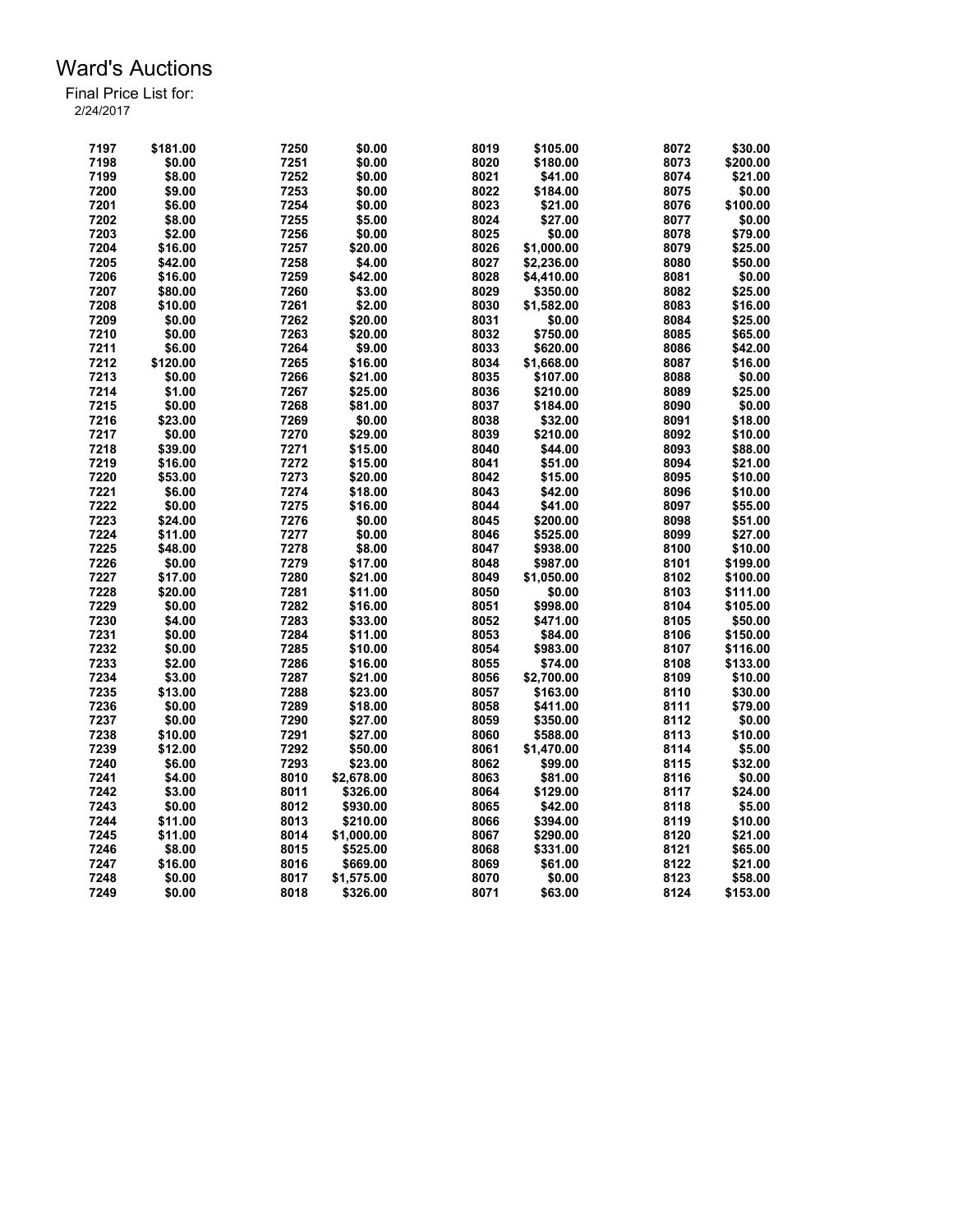| 8125 | \$85.00  | 8178 | \$5.00     | 9045 | \$110.00 | 9098 | \$53.00  |
|------|----------|------|------------|------|----------|------|----------|
| 8126 | \$42.00  | 8179 | \$0.00     | 9046 | \$84.00  | 9099 | \$25.00  |
| 8127 | \$50.00  | 8180 | \$48.00    | 9047 | \$143.00 | 9100 | \$231.00 |
| 8128 | \$53.00  | 8181 | \$6.00     | 9048 | \$35.00  | 9101 | \$53.00  |
| 8129 | \$123.00 | 8182 | \$0.00     | 9049 | \$21.00  | 9102 | \$0.00   |
| 8130 | \$92.00  | 8183 | \$5.00     | 9050 | \$63.00  | 9103 | \$16.00  |
| 8131 | \$50.00  | 8184 | \$5.00     | 9051 | \$105.00 | 9104 | \$27.00  |
| 8132 | \$20.00  | 8185 | \$5.00     | 9052 | \$41.00  | 9105 | \$27.00  |
| 8133 | \$11.00  | 8186 | \$5.00     | 9053 | \$21.00  | 9106 | \$9.00   |
| 8134 | \$263.00 | 8187 | \$0.00     | 9054 | \$23.00  | 9107 | \$13.00  |
| 8135 | \$23.00  | 8188 | \$9.00     | 9055 | \$26.00  | 9108 | \$6.00   |
| 8136 | \$5.00   | 8189 | \$11.00    | 9056 | \$21.00  | 9109 | \$6.00   |
|      |          |      |            |      |          | 9110 |          |
| 8137 | \$11.00  | 8190 | \$21.00    | 9057 | \$33.00  |      | \$12.00  |
| 8138 | \$35.00  | 8191 | \$0.00     | 9058 | \$34.00  | 9111 | \$5.00   |
| 8139 | \$0.00   | 8192 | \$16.00    | 9059 | \$33.00  | 9112 | \$5.00   |
| 8140 | \$75.00  | 8193 | \$21.00    | 9060 | \$38.00  | 9113 | \$19.00  |
| 8141 | \$42.00  | 8194 | \$55.00    | 9061 | \$150.00 | 9114 | \$10.00  |
| 8142 | \$34.00  | 8195 | \$58.00    | 9062 | \$29.00  | 9115 | \$3.00   |
| 8143 | \$50.00  | 9010 | \$242.00   | 9063 | \$33.00  | 9116 | \$0.00   |
| 8144 | \$21.00  | 9011 | \$111.00   | 9064 | \$11.00  | 9117 | \$105.00 |
| 8145 | \$8.00   | 9012 | \$175.00   | 9065 | \$23.00  | 9118 | \$105.00 |
| 8146 | \$10.00  | 9013 | \$95.00    | 9066 | \$0.00   | 9119 | \$50.00  |
| 8147 | \$5.00   | 9014 | \$105.00   | 9067 | \$47.00  | 9120 | \$28.00  |
| 8148 | \$5.00   | 9015 | \$200.00   | 9068 | \$10.00  | 9121 | \$11.00  |
| 8149 | \$37.00  | 9016 | \$33.00    | 9069 | \$71.00  | 9122 | \$7.00   |
| 8150 | \$15.00  | 9017 | \$81.00    | 9070 | \$33.00  | 9123 | \$6.00   |
| 8151 | \$11.00  | 9018 | \$1,094.00 | 9071 | \$111.00 | 9124 | \$0.00   |
| 8152 | \$46.00  | 9019 | \$156.00   | 9072 | \$40.00  | 9125 | \$0.00   |
| 8153 | \$31.00  | 9020 | \$184.00   | 9073 | \$23.00  | 9126 | \$0.00   |
| 8154 | \$5.00   | 9021 | \$756.00   | 9074 | \$15.00  | 9127 | \$8.00   |
| 8155 | \$1.00   | 9022 | \$137.00   | 9075 | \$59.00  | 9128 | \$13.00  |
| 8156 | \$3.00   | 9023 | \$84.00    | 9076 | \$38.00  | 9129 | \$9.00   |
| 8157 | \$40.00  | 9024 | \$137.00   | 9077 | \$15.00  | 9130 | \$12.00  |
| 8158 | \$5.00   | 9025 | \$0.00     | 9078 | \$18.00  | 9131 | \$13.00  |
| 8159 | \$53.00  | 9026 | \$53.00    | 9079 | \$35.00  | 9132 | \$29.00  |
| 8160 | \$28.00  | 9027 | \$368.00   | 9080 | \$42.00  | 9133 | \$27.00  |
| 8161 | \$25.00  | 9028 | \$63.00    | 9081 | \$34.00  | 9134 | \$98.00  |
| 8162 | \$0.00   | 9029 |            | 9082 | \$20.00  |      | \$65.00  |
|      |          |      | \$44.00    |      |          | 9135 |          |
| 8163 | \$14.00  | 9030 | \$70.00    | 9083 | \$41.00  | 9136 | \$88.00  |
| 8164 | \$17.00  | 9031 | \$50.00    | 9084 | \$216.00 | 9137 | \$16.00  |
| 8165 | \$111.00 | 9032 | \$0.00     | 9085 | \$53.00  | 9138 | \$0.00   |
| 8166 | \$19.00  | 9033 | \$50.00    | 9086 | \$27.00  | 9139 | \$0.00   |
| 8167 | \$17.00  | 9034 | \$243.00   | 9087 | \$20.00  | 9140 | \$0.00   |
| 8168 | \$0.00   | 9035 | \$20.00    | 9088 | \$21.00  | 9141 | \$0.00   |
| 8169 | \$5.00   | 9036 | \$21.00    | 9089 | \$21.00  | 9142 | \$10.00  |
| 8170 | \$54.00  | 9037 | \$201.00   | 9090 | \$35.00  | 9143 | \$55.00  |
| 8171 | \$13.00  | 9038 | \$100.00   | 9091 | \$0.00   | 9144 | \$158.00 |
| 8172 | \$0.00   | 9039 | \$35.00    | 9092 | \$10.00  | 9145 | \$29.00  |
| 8173 | \$23.00  | 9040 | \$50.00    | 9093 | \$109.00 | 9146 | \$61.00  |
| 8174 | \$28.00  | 9041 | \$37.00    | 9094 | \$45.00  | 9147 | \$58.00  |
| 8175 | \$0.00   | 9042 | \$32.00    | 9095 | \$26.00  | 9148 | \$55.00  |
| 8176 | \$58.00  | 9043 | \$35.00    | 9096 | \$315.00 | 9149 | \$41.00  |
| 8177 | \$39.00  | 9044 | \$209.00   | 9097 | \$15.00  | 9150 | \$49.00  |
|      |          |      |            |      |          |      |          |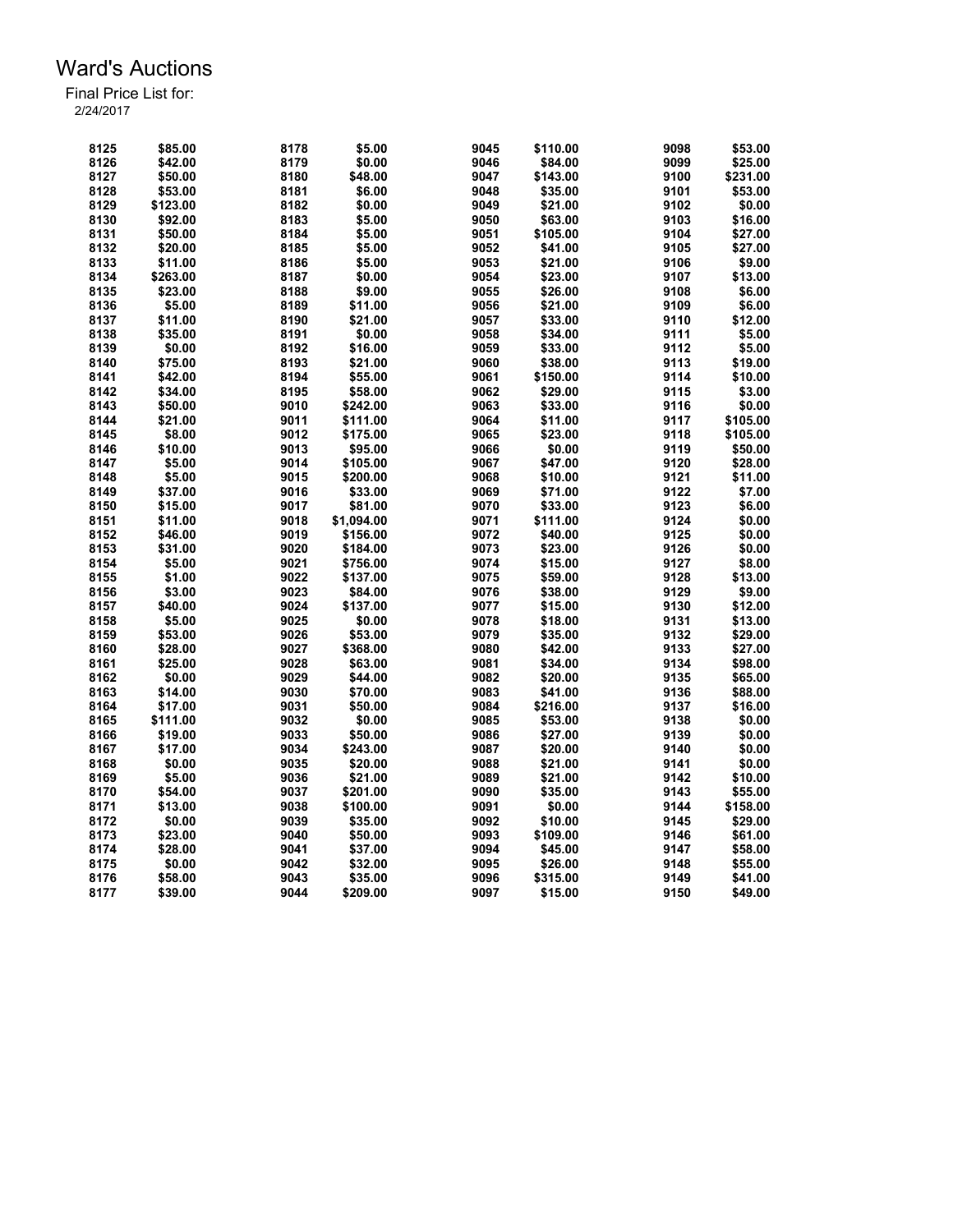| 9151 | \$81.00  | 9204         | \$2.00           | 9257 | \$2.00   | 9310 | \$36.00           |
|------|----------|--------------|------------------|------|----------|------|-------------------|
| 9152 | \$150.00 | 9205         | \$15.00          | 9258 | \$23.00  | 9311 | \$79.00           |
| 9153 | \$62.00  | 9206         | \$13.00          | 9259 | \$11.00  | 9312 | \$69.00           |
| 9154 | \$105.00 | 9207         | \$42.00          | 9260 | \$9.00   | 9313 | \$13.00           |
| 9155 | \$0.00   | 9208         | \$10.00          | 9261 | \$13.00  | 9314 | \$27.00           |
| 9156 | \$29.00  | 9209         | \$9.00           | 9262 | \$63.00  | 9315 | \$79.00           |
| 9157 | \$69.00  | 9210         | \$16.00          | 9263 | \$7.00   | 9316 | \$10.00           |
| 9158 | \$50.00  | 9211         | \$28.00          | 9264 | \$15.00  | 9317 | \$200.00          |
| 9159 | \$27.00  | 9212         | \$37.00          | 9265 | \$0.00   | 9318 | \$96.00           |
| 9160 | \$0.00   | 9213         | \$0.00           | 9266 | \$35.00  | 9319 | \$0.00            |
| 9161 | \$14.00  | 9214         | \$10.00          | 9267 | \$6.00   | 9320 | \$56.00           |
| 9162 | \$0.00   | 9215         | \$24.00          | 9268 | \$0.00   | 9321 | \$105.00          |
| 9163 | \$20.00  | 9216         | \$16.00          | 9269 | \$10.00  | 9322 | \$24.00           |
| 9164 | \$5.00   | 9217         | \$21.00          | 9270 | \$16.00  | 9323 | \$0.00            |
| 9165 | \$11.00  | 9218         | \$27.00          | 9271 | \$11.00  | 9324 | \$54.00           |
| 9166 | \$70.00  | 9219         | \$6.00           | 9272 | \$13.00  | 9325 | \$24.00           |
| 9167 | \$117.00 | 9220         | \$9.00           | 9273 | \$25.00  | 9326 | \$75.00           |
| 9168 | \$0.00   | 9221         | \$36.00          | 9274 | \$18.00  | 9327 | \$7.00            |
|      | \$0.00   |              |                  | 9275 |          | 9328 |                   |
| 9169 |          | 9222<br>9223 | \$0.00<br>\$1.00 | 9276 | \$32.00  | 9329 | \$48.00<br>\$5.00 |
| 9170 | \$21.00  |              |                  |      | \$21.00  |      |                   |
| 9171 | \$41.00  | 9224         | \$5.00           | 9277 | \$11.00  | 9330 | \$16.00           |
| 9172 | \$75.00  | 9225         | \$2.00           | 9278 | \$42.00  | 9331 | \$29.00           |
| 9173 | \$231.00 | 9226         | \$2.00           | 9279 | \$12.00  | 9332 | \$10.00           |
| 9174 | \$25.00  | 9227         | \$40.00          | 9280 | \$6.00   | 9333 | \$8.00            |
| 9175 | \$53.00  | 9228         | \$8.00           | 9281 | \$16.00  | 9334 | \$18.00           |
| 9176 | \$10.00  | 9229         | \$0.00           | 9282 | \$9.00   | 9335 | \$20.00           |
| 9177 | \$10.00  | 9230         | \$5.00           | 9283 | \$17.00  | 9336 | \$10.00           |
| 9178 | \$0.00   | 9231         | \$3.00           | 9284 | \$19.00  | 9337 | \$24.00           |
| 9179 | \$65.00  | 9232         | \$12.00          | 9285 | \$11.00  | 9338 | \$5.00            |
| 9180 | \$41.00  | 9233         | \$24.00          | 9286 | \$5.00   | 9339 | \$10.00           |
| 9181 | \$63.00  | 9234         | \$39.00          | 9287 | \$3.00   | 9340 | \$0.00            |
| 9182 | \$53.00  | 9235         | \$6.00           | 9288 | \$5.00   | 9341 | \$0.00            |
| 9183 | \$44.00  | 9236         | \$35.00          | 9289 | \$49.00  | 9342 | \$6.00            |
| 9184 | \$10.00  | 9237         | \$25.00          | 9290 | \$12.00  | 9343 | \$1.00            |
| 9185 | \$35.00  | 9238         | \$5.00           | 9291 | \$0.00   | 9344 | \$0.00            |
| 9186 | \$35.00  | 9239         | \$32.00          | 9292 | \$17.00  | 9345 | \$54.00           |
| 9187 | \$30.00  | 9240         | \$23.00          | 9293 | \$34.00  | 9346 | \$116.00          |
| 9188 | \$27.00  | 9241         | \$154.00         | 9294 | \$16.00  | 9347 | \$10.00           |
| 9189 | \$5.00   | 9242         | \$5.00           | 9295 | \$12.00  | 9348 | \$198.00          |
| 9190 | \$5.00   | 9243         | \$5.00           | 9296 | \$0.00   | 9349 | \$100.00          |
| 9191 | \$210.00 | 9244         | \$5.00           | 9297 | \$14.00  | 9350 | \$100.00          |
| 9192 | \$31.00  | 9245         | \$9.00           | 9298 | \$17.00  | 9351 | \$294.00          |
| 9193 | \$70.00  | 9246         | \$6.00           | 9299 | \$40.00  | 9352 | \$221.00          |
| 9194 | \$20.00  | 9247         | \$137.00         | 9300 |          | 9353 | \$100.00          |
|      |          |              |                  | 9301 | \$5.00   |      |                   |
| 9195 | \$18.00  | 9248         | \$27.00          |      | \$87.00  | 9354 | \$321.00          |
| 9196 | \$14.00  | 9249         | \$18.00          | 9302 | \$41.00  | 9355 | \$71.00           |
| 9197 | \$45.00  | 9250         | \$25.00          | 9303 | \$32.00  | 9356 | \$19.00           |
| 9198 | \$27.00  | 9251         | \$111.00         | 9304 | \$234.00 | 9357 | \$26.00           |
| 9199 | \$45.00  | 9252         | \$7.00           | 9305 | \$150.00 | 9358 | \$18.00           |
| 9200 | \$5.00   | 9253         | \$5.00           | 9306 | \$292.00 | 9359 | \$16.00           |
| 9201 | \$5.00   | 9254         | \$26.00          | 9307 | \$74.00  | 9360 | \$40.00           |
| 9202 | \$28.00  | 9255         | \$5.00           | 9308 | \$5.00   | 9361 | \$25.00           |
| 9203 | \$3.00   | 9256         | \$11.00          | 9309 | \$53.00  | 9362 | \$47.00           |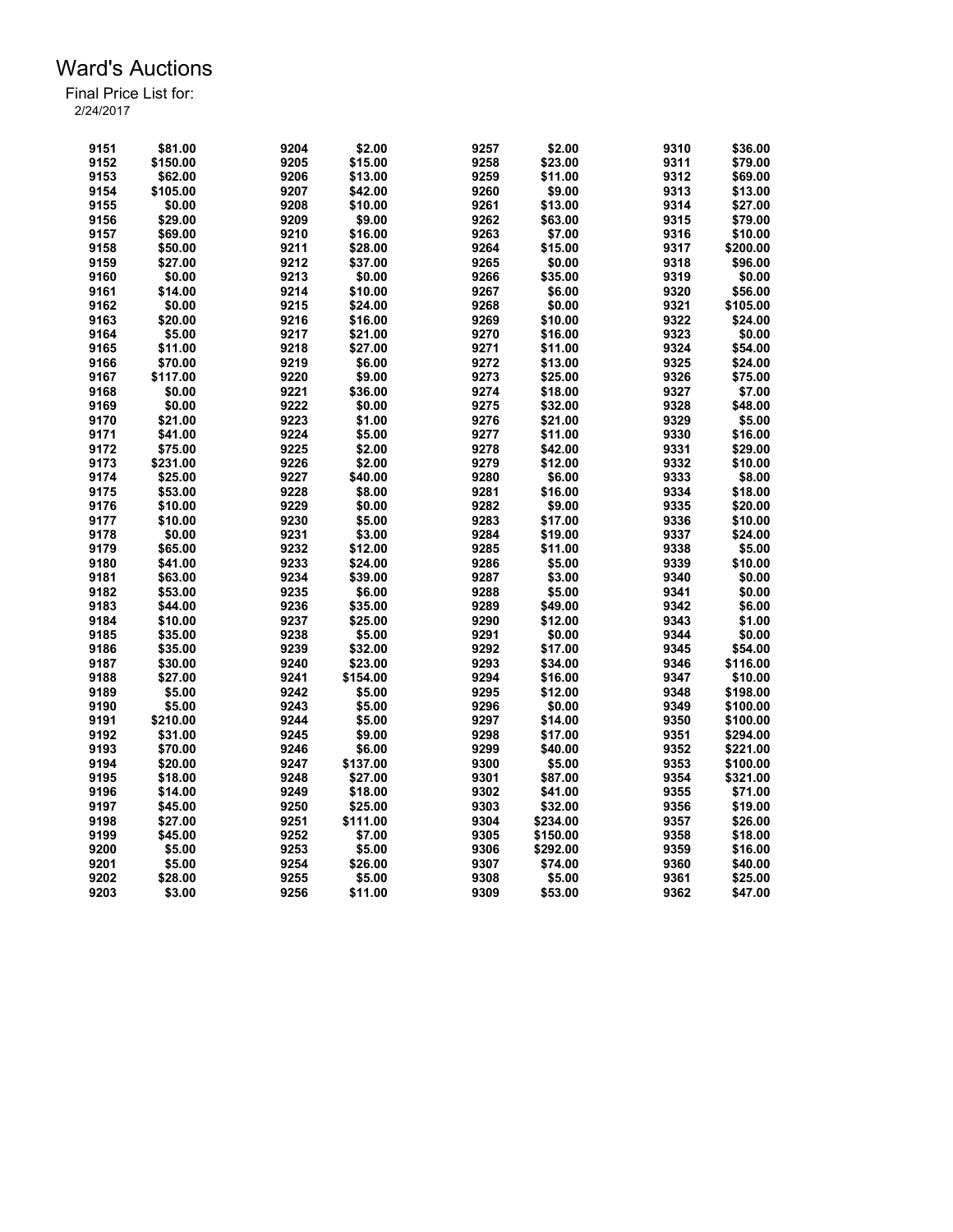| 9363 | \$21.00  | 9416 | \$80.00  | 9469 | \$85.00  | 9522 | \$107.00   |
|------|----------|------|----------|------|----------|------|------------|
| 9364 | \$21.00  | 9417 | \$13.00  | 9470 | \$128.00 | 9523 | \$90.00    |
| 9365 | \$39.00  | 9418 | \$79.00  | 9471 | \$35.00  | 9524 | \$59.00    |
| 9366 | \$10.00  | 9419 | \$184.00 | 9472 | \$48.00  | 9525 | \$70.00    |
| 9367 | \$27.00  | 9420 | \$31.00  | 9473 | \$63.00  | 9526 | \$25.00    |
| 9368 | \$5.00   | 9421 | \$87.00  | 9474 | \$79.00  | 9527 | \$16.00    |
| 9369 | \$9.00   | 9422 | \$25.00  | 9475 | \$27.00  | 9528 | \$80.00    |
| 9370 | \$5.00   | 9423 | \$53.00  | 9476 | \$105.00 | 9529 | \$20.00    |
| 9371 | \$18.00  | 9424 | \$0.00   | 9477 | \$50.00  | 9530 | \$21.00    |
| 9372 | \$20.00  | 9425 | \$43.00  | 9478 | \$92.00  | 9531 | \$53.00    |
| 9373 | \$6.00   | 9426 | \$5.00   | 9479 | \$5.00   | 9532 | \$1,999.00 |
| 9374 | \$5.00   | 9427 | \$0.00   | 9480 | \$25.00  | 9533 | \$75.00    |
| 9375 | \$10.00  | 9428 | \$5.00   | 9481 | \$105.00 | 9534 | \$1,329.00 |
| 9376 | \$7.00   | 9429 | \$5.00   | 9482 | \$8.00   | 9535 | \$500.00   |
| 9377 | \$13.00  | 9430 | \$235.00 | 9483 | \$31.00  | 9536 | \$121.00   |
| 9378 | \$10.00  | 9431 | \$11.00  | 9484 | \$142.00 | 9537 | \$32.00    |
| 9379 | \$0.00   | 9432 | \$10.00  | 9485 | \$42.00  | 9538 | \$34.00    |
| 9380 | \$0.00   | 9433 | \$12.00  | 9486 | \$23.00  | 9539 | \$111.00   |
| 9381 | \$10.00  | 9434 | \$88.00  | 9487 | \$132.00 | 9540 | \$200.00   |
| 9382 | \$0.00   | 9435 | \$8.00   | 9488 | \$31.00  | 9541 | \$105.00   |
| 9383 | \$39.00  | 9436 | \$11.00  | 9489 | \$31.00  | 9542 | \$0.00     |
| 9384 | \$29.00  | 9437 | \$59.00  | 9490 | \$34.00  | 9543 | \$12.00    |
|      |          |      |          |      |          |      |            |
| 9385 | \$14.00  | 9438 | \$107.00 | 9491 | \$55.00  | 9544 | \$104.00   |
| 9386 | \$17.00  | 9439 | \$27.00  | 9492 | \$34.00  | 9545 | \$16.00    |
| 9387 | \$24.00  | 9440 | \$198.00 | 9493 | \$31.00  | 9546 | \$53.00    |
| 9388 | \$19.00  | 9441 | \$504.00 | 9494 | \$5.00   | 9547 | \$336.00   |
| 9389 | \$37.00  | 9442 | \$36.00  | 9495 | \$24.00  | 9548 | \$81.00    |
| 9390 | \$12.00  | 9443 | \$27.00  | 9496 | \$5.00   | 9549 | \$245.00   |
| 9391 | \$5.00   | 9444 | \$24.00  | 9497 | \$5.00   | 9550 | \$48.00    |
| 9392 | \$114.00 | 9445 | \$357.00 | 9498 | \$16.00  | 9551 | \$58.00    |
| 9393 | \$23.00  | 9446 | \$21.00  | 9499 | \$86.00  | 9552 | \$0.00     |
| 9394 | \$13.00  | 9447 | \$37.00  | 9500 | \$117.00 | 9553 | \$21.00    |
| 9395 | \$6.00   | 9448 | \$44.00  | 9501 | \$25.00  | 9554 | \$49.00    |
| 9396 | \$15.00  | 9449 | \$33.00  | 9502 | \$31.00  | 9555 | \$41.00    |
| 9397 | \$63.00  | 9450 | \$10.00  | 9503 | \$53.00  | 9556 | \$42.00    |
| 9398 | \$20.00  | 9451 | \$21.00  | 9504 | \$81.00  | 9557 | \$53.00    |
| 9399 | \$45.00  | 9452 | \$128.00 | 9505 | \$8.00   | 9558 | \$111.00   |
| 9400 | \$37.00  | 9453 | \$111.00 | 9506 | \$23.00  | 9559 | \$8.00     |
| 9401 | \$37.00  | 9454 | \$139.00 | 9507 | \$0.00   | 9560 | \$81.00    |
| 9402 | \$11.00  | 9455 | \$59.00  | 9508 | \$10.00  | 9561 | \$27.00    |
| 9403 | \$0.00   | 9456 | \$81.00  | 9509 | \$19.00  | 9562 | \$175.00   |
| 9404 | \$33.00  | 9457 | \$49.00  | 9510 | \$0.00   | 9563 | \$0.00     |
| 9405 | \$5.00   | 9458 | \$71.00  | 9511 | \$27.00  | 9564 | \$29.00    |
| 9406 | \$0.00   | 9459 | \$24.00  | 9512 | \$73.00  | 9565 | \$3.00     |
| 9407 | \$0.00   | 9460 | \$53.00  | 9513 | \$58.00  | 9566 | \$6.00     |
| 9408 | \$5.00   | 9461 | \$11.00  | 9514 | \$48.00  | 9567 | \$19.00    |
| 9409 | \$42.00  | 9462 | \$31.00  | 9515 | \$44.00  | 9568 | \$93.00    |
| 9410 | \$38.00  | 9463 | \$121.00 | 9516 | \$322.00 | 9569 | \$6.00     |
| 9411 | \$0.00   | 9464 | \$195.00 | 9517 | \$20.00  | 9570 | \$10.00    |
| 9412 | \$38.00  | 9465 | \$152.00 | 9518 | \$16.00  | 9571 | \$84.00    |
| 9413 | \$58.00  | 9466 | \$133.00 | 9519 | \$52.00  | 9572 | \$10.00    |
| 9414 | \$48.00  | 9467 | \$150.00 | 9520 | \$32.00  | 9573 | \$24.00    |
| 9415 | \$41.00  | 9468 | \$45.00  | 9521 | \$116.00 | 9574 | \$5.00     |
|      |          |      |          |      |          |      |            |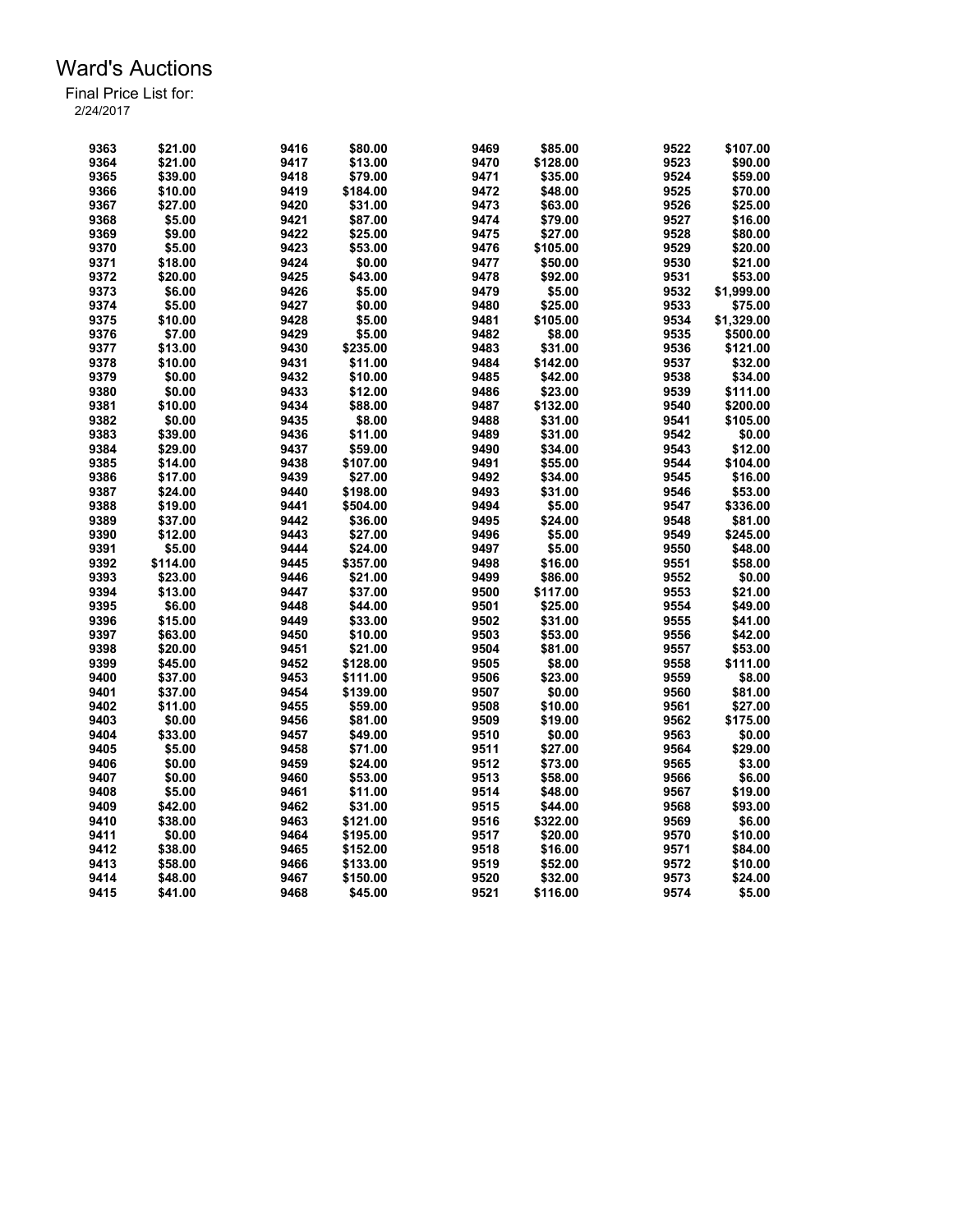| 9575 | \$30.00  | 9628 | \$21.00  | 9681 | \$42.00  | 9734 | \$20.00  |
|------|----------|------|----------|------|----------|------|----------|
| 9576 | \$12.00  | 9629 | \$23.00  | 9682 | \$40.00  | 9735 | \$30.00  |
| 9577 | \$69.00  | 9630 | \$33.00  | 9683 | \$27.00  | 9736 | \$42.00  |
| 9578 | \$38.00  | 9631 | \$32.00  | 9684 | \$21.00  | 9737 | \$21.00  |
| 9579 | \$100.00 | 9632 | \$28.00  | 9685 | \$16.00  | 9738 | \$11.00  |
| 9580 | \$18.00  | 9633 | \$121.00 | 9686 | \$23.00  | 9739 | \$25.00  |
| 9581 | \$27.00  | 9634 | \$86.00  | 9687 | \$13.00  | 9740 | \$59.00  |
| 9582 | \$17.00  | 9635 | \$5.00   | 9688 | \$10.00  | 9741 | \$0.00   |
| 9583 | \$10.00  | 9636 | \$53.00  | 9689 | \$40.00  | 9742 | \$100.00 |
| 9584 | \$55.00  | 9637 | \$23.00  | 9690 | \$27.00  | 9743 | \$30.00  |
| 9585 | \$291.00 | 9638 | \$25.00  | 9691 | \$42.00  | 9744 | \$125.00 |
| 9586 | \$75.00  | 9639 | \$137.00 | 9692 | \$27.00  | 9745 | \$29.00  |
| 9587 | \$210.00 | 9640 | \$48.00  | 9693 | \$8.00   | 9746 | \$24.00  |
| 9588 | \$41.00  | 9641 | \$35.00  | 9694 | \$53.00  | 9747 | \$5.00   |
| 9589 | \$83.00  | 9642 | \$30.00  | 9695 | \$37.00  | 9748 | \$27.00  |
| 9590 | \$50.00  | 9643 | \$34.00  | 9696 | \$16.00  | 9749 | \$40.00  |
| 9591 | \$59.00  | 9644 | \$48.00  | 9697 | \$16.00  | 9750 | \$50.00  |
| 9592 | \$27.00  | 9645 | \$20.00  | 9698 | \$43.00  | 9751 | \$37.00  |
|      |          |      |          |      |          |      |          |
| 9593 | \$18.00  | 9646 | \$26.00  | 9699 | \$33.00  | 9752 | \$27.00  |
| 9594 | \$5.00   | 9647 | \$9.00   | 9700 | \$40.00  | 9753 | \$0.00   |
| 9595 | \$33.00  | 9648 | \$5.00   | 9701 | \$27.00  | 9754 | \$31.00  |
| 9596 | \$103.00 | 9649 | \$0.00   | 9702 | \$0.00   | 9755 | \$40.00  |
| 9597 | \$29.00  | 9650 | \$0.00   | 9703 | \$5.00   | 9756 | \$62.00  |
| 9598 | \$65.00  | 9651 | \$5.00   | 9704 | \$10.00  | 9757 | \$90.00  |
| 9599 | \$38.00  | 9652 | \$0.00   | 9705 | \$17.00  | 9758 | \$9.00   |
| 9600 | \$29.00  | 9653 | \$0.00   | 9706 | \$8.00   | 9759 | \$8.00   |
| 9601 | \$19.00  | 9654 | \$5.00   | 9707 | \$30.00  | 9760 | \$2.00   |
| 9602 | \$48.00  | 9655 | \$0.00   | 9708 | \$12.00  | 9761 | \$8.00   |
| 9603 | \$13.00  | 9656 | \$5.00   | 9709 | \$28.00  | 9762 | \$8.00   |
| 9604 | \$21.00  | 9657 | \$45.00  | 9710 | \$23.00  | 9763 | \$22.00  |
| 9605 | \$53.00  | 9658 | \$32.00  | 9711 | \$134.00 | 9764 | \$0.00   |
| 9606 | \$15.00  | 9659 | \$54.00  | 9712 | \$36.00  | 9765 | \$79.00  |
| 9607 | \$32.00  | 9660 | \$32.00  | 9713 | \$27.00  | 9766 | \$79.00  |
| 9608 | \$470.00 | 9661 | \$58.00  | 9714 | \$11.00  | 9767 | \$39.00  |
| 9609 | \$27.00  | 9662 | \$91.00  | 9715 | \$9.00   | 9768 | \$5.00   |
| 9610 | \$31.00  | 9663 | \$210.00 | 9716 | \$23.00  | 9769 | \$90.00  |
| 9611 | \$19.00  | 9664 | \$135.00 | 9717 | \$16.00  | 9770 | \$8.00   |
| 9612 | \$29.00  | 9665 | \$158.00 | 9718 | \$24.00  | 9771 | \$6.00   |
| 9613 | \$29.00  | 9666 | \$42.00  | 9719 | \$15.00  | 9772 | \$0.00   |
| 9614 | \$26.00  | 9667 | \$24.00  | 9720 | \$11.00  | 9773 | \$53.00  |
| 9615 | \$12.00  | 9668 | \$27.00  | 9721 | \$0.00   | 9774 | \$16.00  |
| 9616 | \$33.00  | 9669 | \$8.00   | 9722 | \$69.00  | 9775 | \$0.00   |
| 9617 | \$21.00  | 9670 | \$35.00  | 9723 | \$152.00 | 9776 | \$13.00  |
| 9618 | \$16.00  | 9671 | \$49.00  | 9724 | \$32.00  | 9777 | \$32.00  |
| 9619 | \$39.00  | 9672 | \$32.00  | 9725 | \$75.00  | 9778 | \$5.00   |
| 9620 | \$0.00   | 9673 | \$0.00   | 9726 | \$75.00  | 9779 | \$6.00   |
| 9621 | \$0.00   | 9674 | \$23.00  | 9727 | \$40.00  | 9780 | \$88.00  |
| 9622 | \$5.00   | 9675 | \$16.00  | 9728 | \$11.00  | 9781 | \$8.00   |
| 9623 | \$5.00   | 9676 | \$34.00  | 9729 | \$56.00  | 9782 | \$0.00   |
| 9624 | \$5.00   | 9677 | \$30.00  | 9730 | \$39.00  | 9783 | \$15.00  |
| 9625 | \$5.00   | 9678 | \$31.00  | 9731 | \$79.00  | 9784 | \$0.00   |
| 9626 | \$15.00  | 9679 | \$71.00  | 9732 | \$16.00  | 9785 | \$9.00   |
| 9627 | \$34.00  | 9680 | \$18.00  | 9733 | \$24.00  | 9786 | \$29.00  |
|      |          |      |          |      |          |      |          |